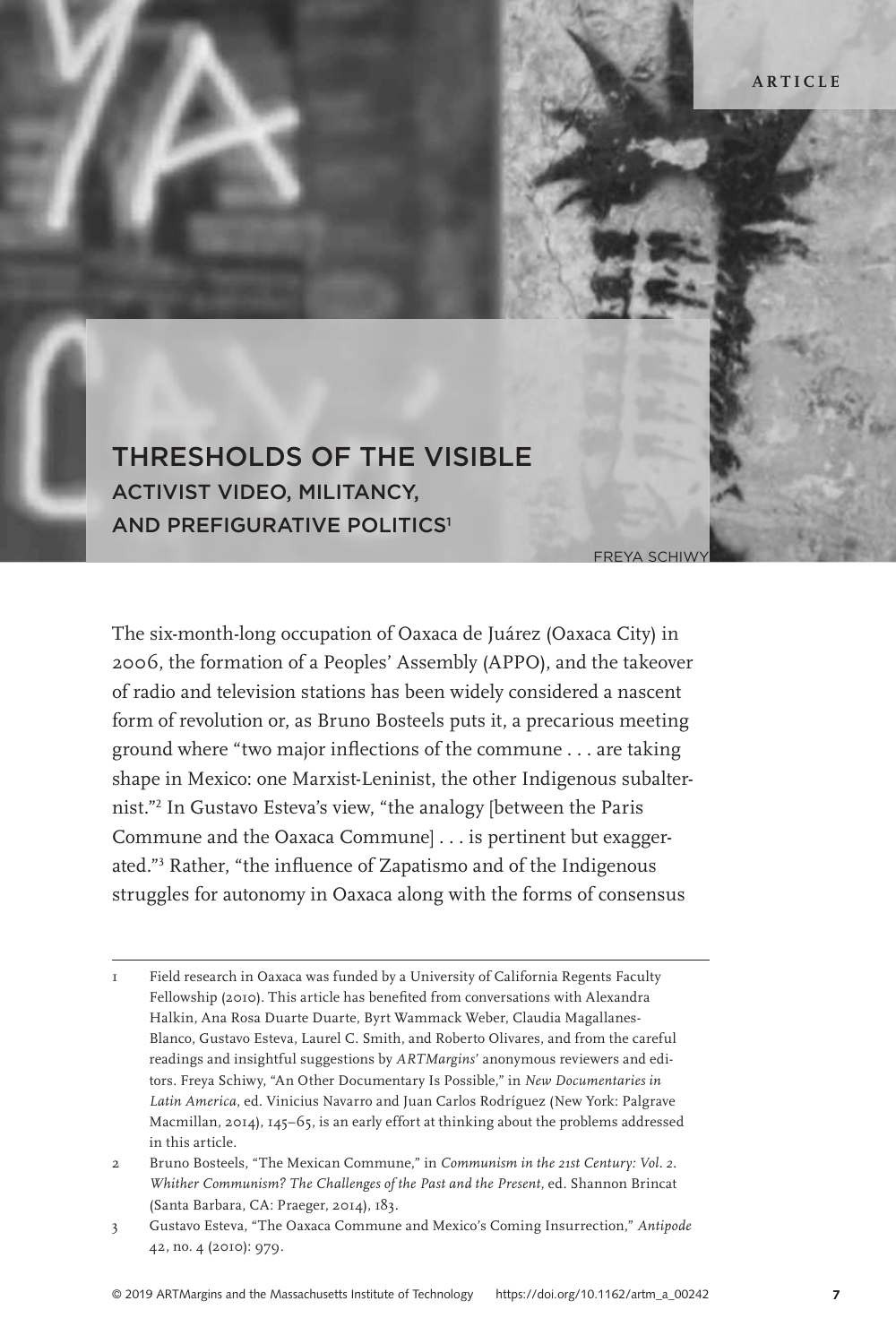governance that developed in rural municipalities since colonial times are key to understanding the APPO's most radical critiques of the present state and economic forms."<sup>4</sup>

Despite their differences, scholars and activists agree that the occupation of Oaxaca and formation of the APPO constituted a site of "prefigurative politics." The term is inspired by Carl Boggs, who once proposed that Marxism is confronted by the dilemma of how to combine the struggle for political power—"the instrumental," as he calls it—with "the prefigurative," which "expresses the ultimate ends of the revolutionary process itself: popular self-emancipation, collective social and authority relations, socialist democracy."<sup>5</sup> The APPO did not pursue an instrumental struggle for state power, but it certainly signaled an open-ended process of experimenting with the enactment of horizontality, inspired not only by Marxism and anarchism, but also by feminism and the *comunalidad* form of self-governance practiced in Oaxaca's many autonomous municipalities.<sup>6</sup> In the context of lasting settler colonial and capitalist forms of violence and dispossession, prefigurative politics entails new political subjects becoming visible to themselves and must be understood as a process subject to periodic evaluation and adjustment. Meanwhile, decolonial prefigurative politics entail a performance of equality in view of a future that has not yet arrived—an investment in futurity, or in the future as such.

Additionally, the Oaxaca Commune was one of the first widely video-recorded uprisings of the 21st century. The city of Oaxaca had already become a hub for countercultural artists and activists when Ojo de Agua Comunicación, an independent center for collaborative and community video in Indigenous languages, hosted Coordinadora Latinoamericana de Cine y Comunicación de los Pueblos Indígenas's (CLACPI) Eighth International Indigenous Film and Video

8

<sup>4</sup> Esteva, 990.

<sup>5</sup> Carl Boggs, "Revolutionary Process, Political Strategy, and the Dilemma of Power," *Theory and Society* 4.3 (1977): 359. See also Hernán Ouviña, "La política prefigurativa de los movimientos populares en América Latina. Hacia una nueva matriz de intelección para las ciencias sociales," *Acta Sociológica* 62 (2013): 82.

<sup>6</sup> For more on the relation between *comunalidad* and *buen gobierno* (good government), see Freya Schiwy, *The Open Invitation: Activist Video, Mexico and the Politics of Affect* (Pittsburgh, PA: Pittsburgh University Press, 2019), 63–92. On the APPO and the role of women, see Lynn Stephen, *We Are the Face of Oaxaca: Testimony and Social Movements* (Durham, NC: Duke University Press, 2013).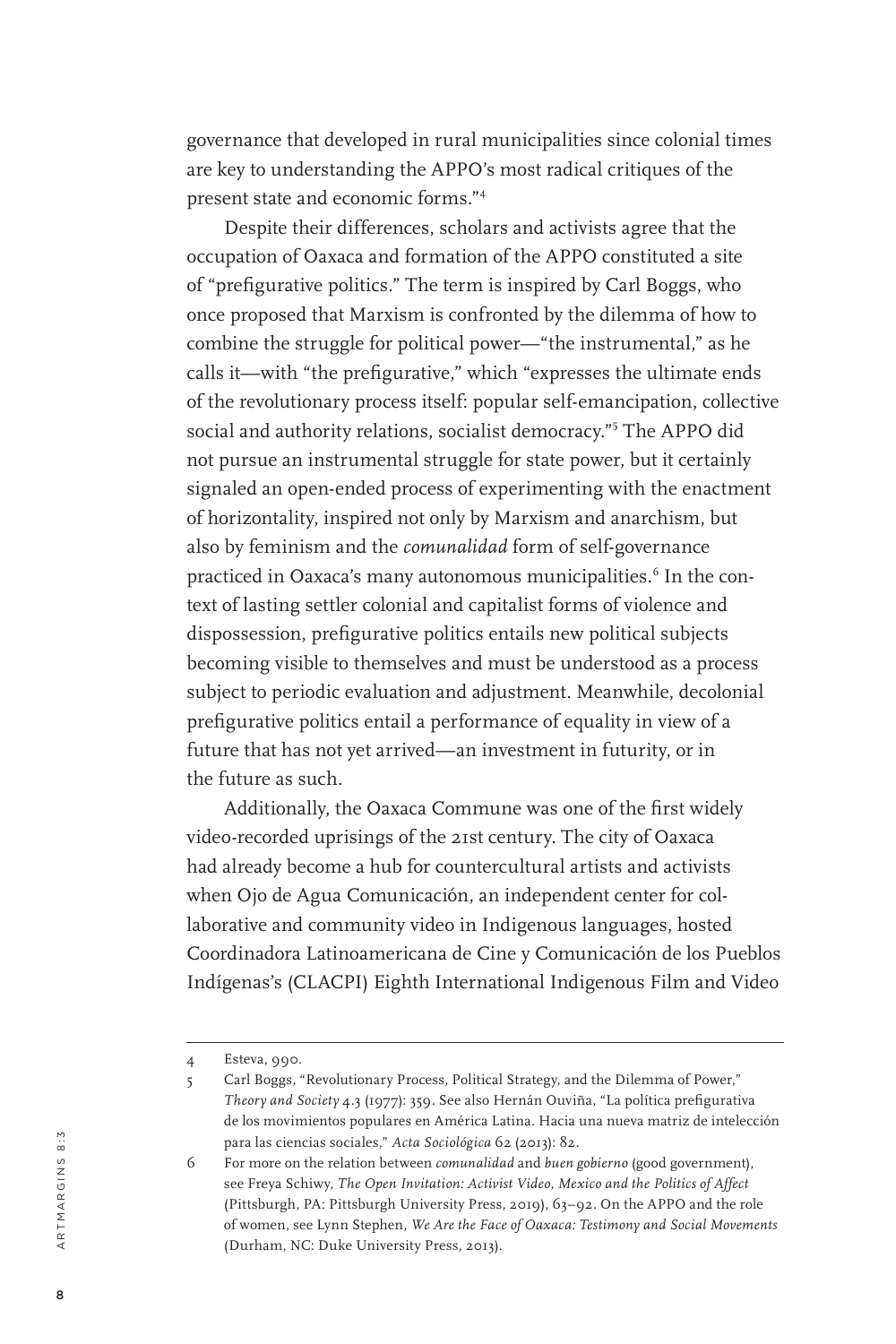Festival (May 27-June 12, 2006).<sup>7</sup> Only two days after the festival's closing, the governor of Oaxaca ordered the police to dissolve an encampment *(plantón)* of striking teachers *(June 14)*, at which point the strike grew into a broad manifestation of discontent with the Mexican political system as a whole. With the formation of the APPO, and as the protests acquired massive proportions, more independent filmmakers and journalists from Mexico City and the United States flocked to Oaxaca. Ojo de Agua Comunicación renamed itself Mal de Ojo Televisión (EyeSore TV) and began serving as an Independent Media Center and movement archive, deeply sympathetic to the APPO and its prefigurative politics.<sup>8</sup> Media activists gathered photographs and footage recorded in the streets, edited numerous videos, and distributed their compilations on occupied state television (COR-TV), the internet, through local screenings, and as inexpensive DVD compilations. Some helped train the women who occupied state television and radio, and some issued their films under the creative commons license. Mal de Ojo Televisión continued to operate under this name until 2008, nearly two years after repression of the APPO drove the movement underground.

While media activism must be understood as a socio-political practice, video is also a relation between screen, the profilmic, and the spectators. Thus, the videos made during and shortly after the Oaxaca Commune were motivated by an urgent need for independent news about the uprising, for accounts that would rectify the versions broadcast on mainstream media that were sympathetic to the government. The truth claims of activist video are grounded in what Scott Uzelman has called a "politics of truth,"<sup>9</sup> a documentary style that is often expository, not experimental, and that claims an indexical relation between

<sup>7</sup> Laurel C. Smith, in "Mobilizing Indigenous Video: The Mexican Case," *Journal of Latin American Geography* 5.1 (2006): 113–28, and Erica Cusi Wortham, in *Indigenous Media in Mexico: Culture, Community, and the State* (Durham, NC: Duke University Press, 2013), both elaborate on Ojo de Agua and the Mexican State's Media Transfer Program. For a broader view of collaborative and community video in Mexico, see Freya Schiwy and Byrt Wammack Weber, eds., *Adjusting the Lens* (Pittsburgh, PA: Pittsburgh University Press, 2017).

<sup>8</sup> Marco Estrada Saavedra, "Vox Populi. La difusión mediática de la protesta de las Asamblea Popular de los Pueblos de Oaxaca," in *Protesta Social*, ed. Marco Estrada Saavedra (Mexico City: El Colegio de México, 2012), 45–104.

<sup>9</sup> Scott Uzelman, "Dangerous practices: 'Determinism of technique' in alternative media and their literature," *International Journal of Media and Cultural Politics* 7, no. 1 (2011): 23.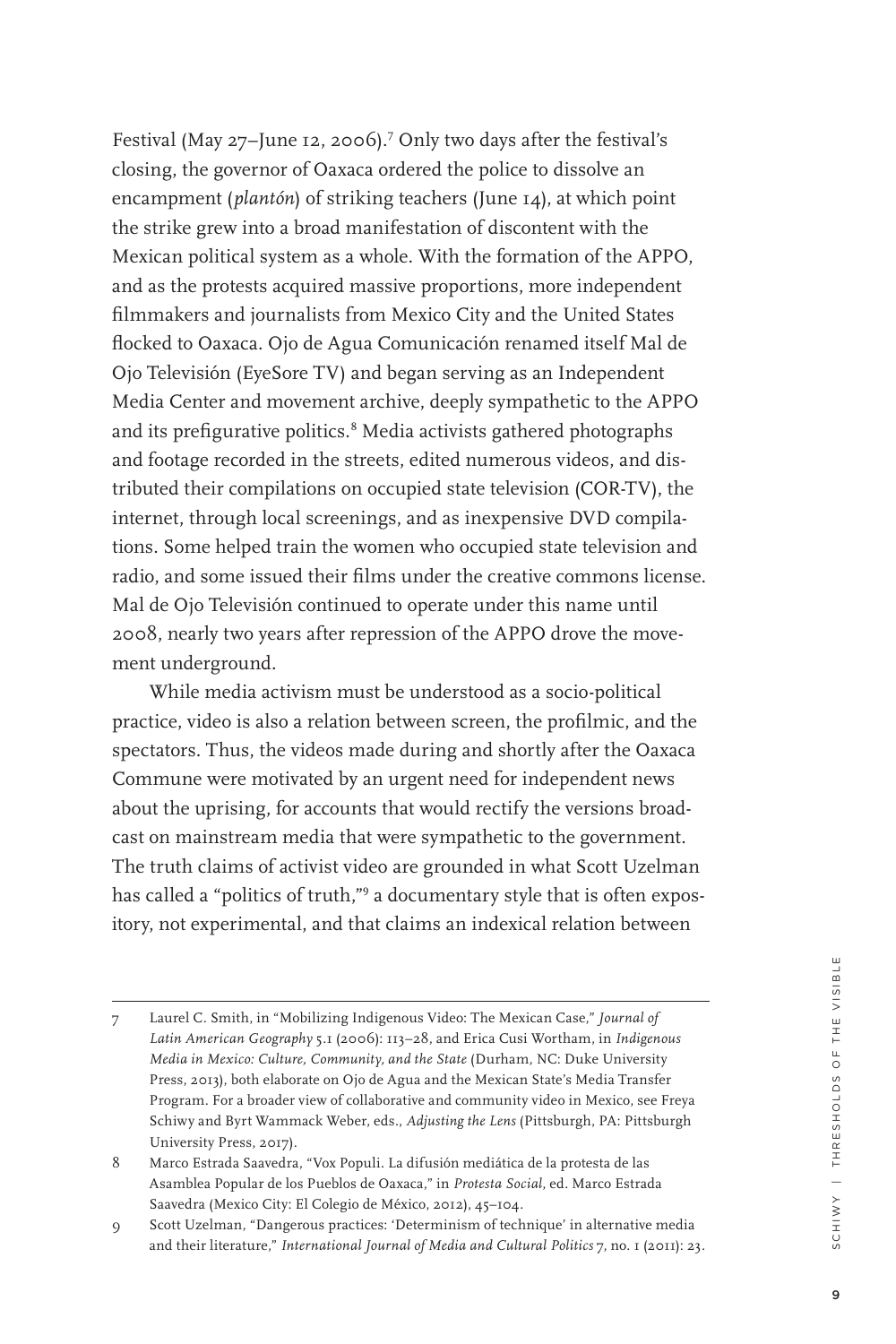image and referent, seeking to present a truth more true than the one shown on television. If the APPO anticipated, without fully realizing, a possible future, a question arises: How can activist video, a genre committed to reflecting what occurs before the lens, make visible what has not yet arrived? This article advances a method for reading activist videos in terms of how stylistic choices help or hinder reflection on the not-quite-here-yet of prefigurative politics.

Practitioners tend to reject the relevance of such a line of inquiry. When asked about aesthetics, activist filmmakers tend to say that they are interested in getting the message out, not in discussing cinematic style. In addition, while documentary generally capitalizes on unforeseen events, those creating concurrent and retrospective video documentaries in Oaxaca were not primarily in charge of the framing, the lighting, or the choice of camera angles and distances, but instead selected from materials digitally recorded by others. They assembled crowdsourced or found footage, and some of their films were edited quickly.<sup>10</sup> Furthermore, the activists' cinematic training was uneven. Some had attended film school or had years of experience as independent filmmakers, while others did not.<sup>11</sup>

Although the activist videos I am concerned with here resonate with what is sometimes referred to as "riot porn"<sup>12</sup> (raw footage of mass demonstrations and police repression from around the world available on YouTube), they are not purely observational. Some were assembled and distributed quickly, others more carefully and in hindsight; many include testimonies, additional interviews, and compelling soundtracks, and some opt for voice-over narration. Overwhelmingly, they are carefully edited in service of evidentiary truth and work hard at limiting ambiguity. Activist video shares many elements with fiction film, such as "the construction of character as ideal type; the use of poetic language, narration, or musical accompaniment to heighten emotional impact or create suspense; the deployment of embedded narratives or dramatic arcs; and the exaggeration of camera angles, camera distance, or editing rhythms," as Michael Renov had pointed out with respect to documentary film.<sup>13</sup>

<sup>10</sup> In this essay, I use "film" and "video" synonymously.

<sup>11</sup> For more on media activist groups in Oaxaca, see Schiwy, *The Open Invitation*.

<sup>12</sup> Laurie Penny, *Riot Porn: Dispatches from a Dangerous Culture* (London: Pluto Press, 2011).

<sup>13</sup> Michael Renov, *The Subject of Documentary* (Minneapolis: University of Minnesota Press, 2004), 22.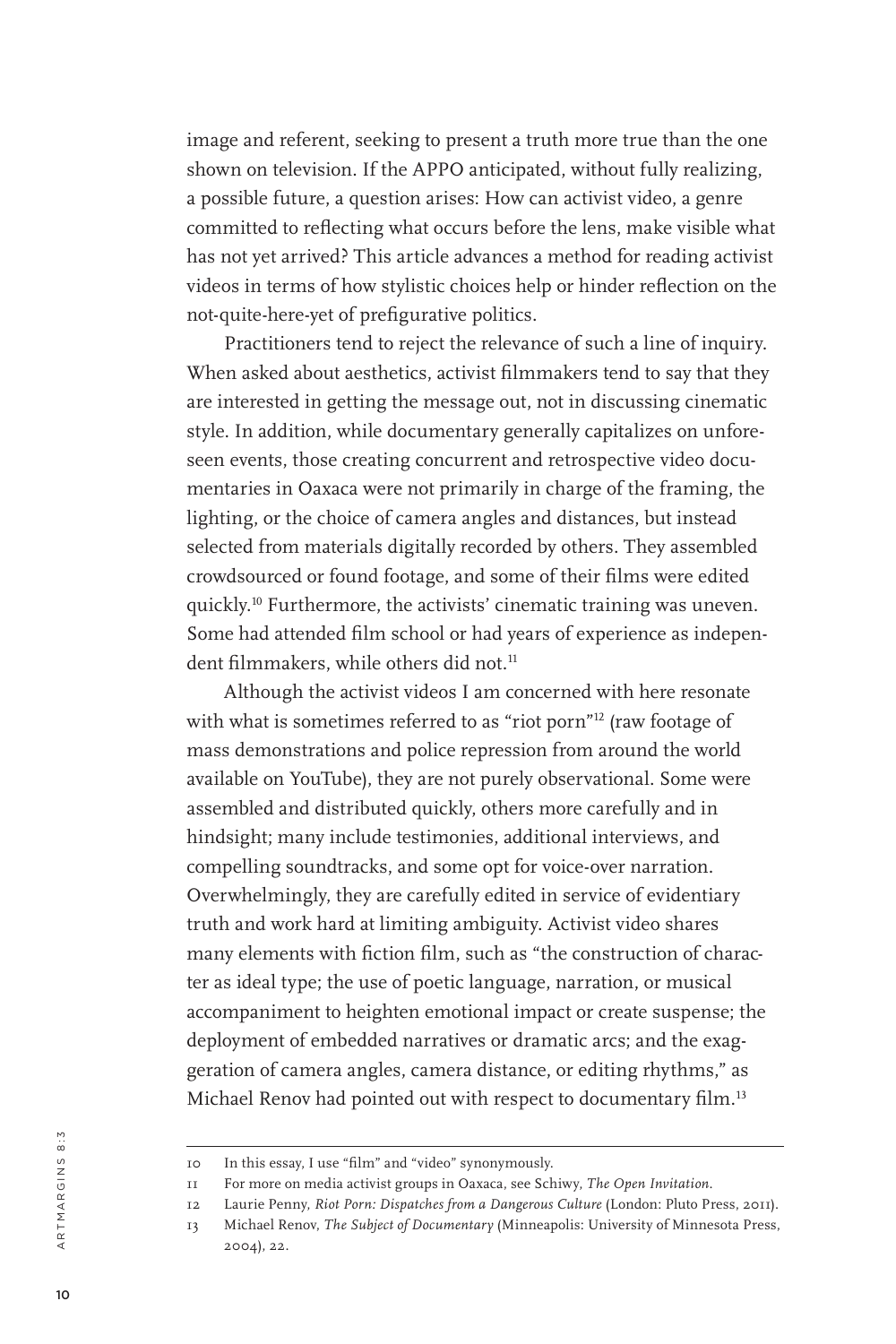Digital recording and editing also offer unprecedented ease for manipulating colors and appearance, multiplying frames or inserting text, playing with the speed of recording and playback, and so forth.

Many viewers of activist video maintain that what is important about these films is their argument, a position that seems to be reinforced through activist video's predominant form. One might say that much like the Newsreel's urgent critiques of mainstream news in the 1960s United States, activist videos "call for an alternative to 'the limited and biased coverage' of the mass media," but recycle in unreconstructed form "the very effects that broadcast television had traditionally celebrated as its claim to journalistic superiority over the print media—immediacy, emotional impact, and accessibility."<sup>14</sup> As activist videos tend to eschew innovative or experimental strategies that would draw attention to the audiovisual apparatus, their very form seems to support a viewing that does not ask about "what remains out of view."<sup>15</sup>

With Jacques Rancière, we might caution that this problem concerns not merely an opposition between modernist experimentalism and (social) realism. If prefigurative politics in Oaxaca entailed moments when marginalized or silenced actors articulated their relevance to themselves and thereby disrupted the existing system or count,<sup>16</sup> activist video as media practice acted politically not in the sense of opening up modernist sensibilities or through the realist creativity of the political avant-garde, but because it reconfigured what art is and what art does.<sup>17</sup> Rather than a relation between art and politics, which would imply a separation, media activism suggests the identity of art/work and social change. Even more than mainstream film, then, activist videos warrant careful textual analysis, however spontaneously or thoughtfully their footage may have been recorded, compiled, and edited.

<sup>14</sup> Renov, *Subject of Documentary*, 11.

<sup>15</sup> Michael Chanan, "Filming the Invisible," in *Rethinking Documentary: New Perspectives and Practices*, ed. Thomas Austin and Wilma de Jong (New York: McGraw-Hill, 2008), 121–32, 123.

<sup>16</sup> Jacques Rancière, *Dis-agreement: Politics and Philosophy* (Minneapolis: University of Minnesota Press, 1999), 30.

<sup>17</sup> Jacques Rancière, *The Politics of Aesthetics: The Distribution of the Sensible* (London: Continuum, 2004), 20–30.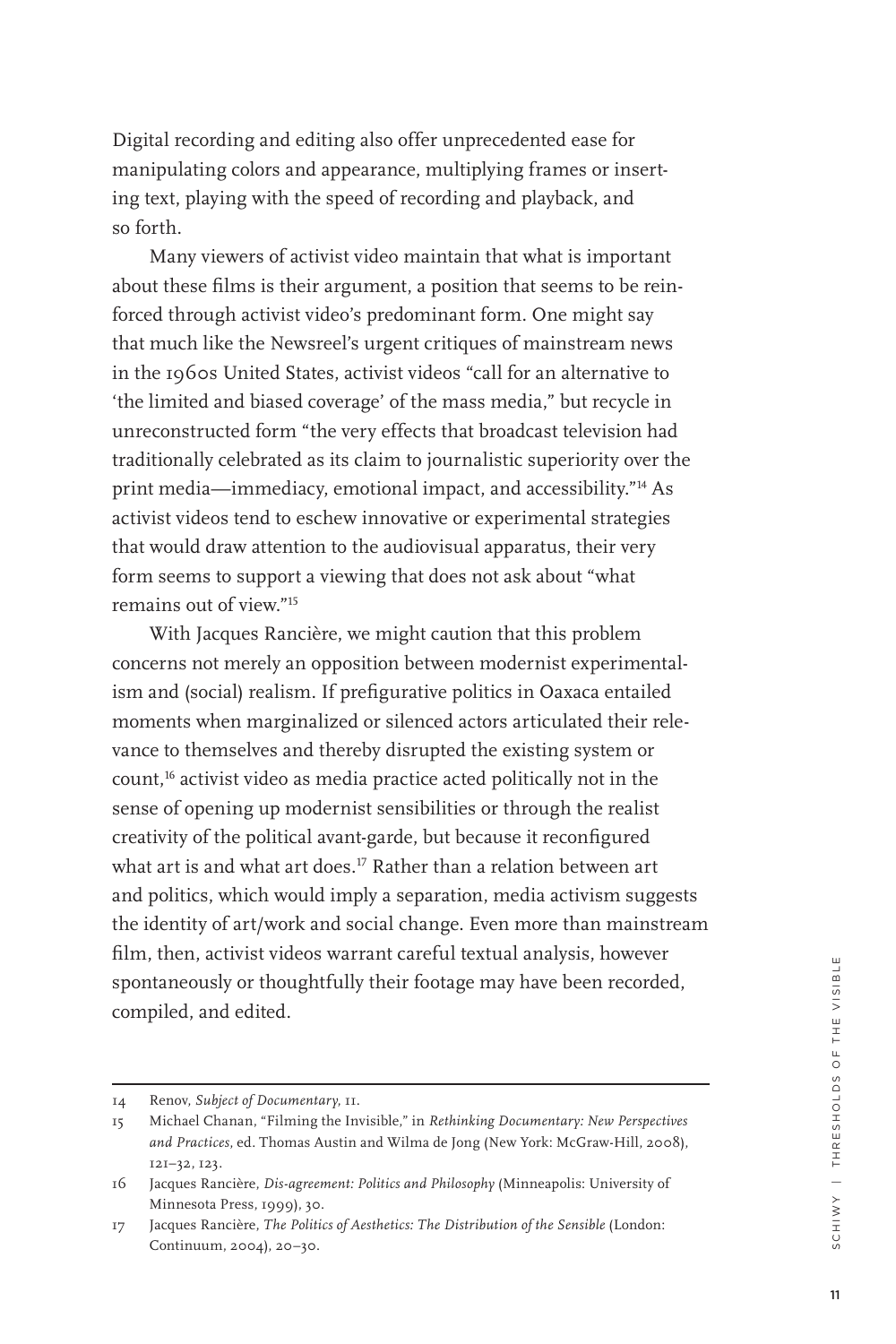## Talking Heads and the Politics of Truth

The uplifting feature-length *Un poquito de tanta verdad* (*A Little Bit of So Much Truth*) attests to the desire for a prefigurative politics as media practice.<sup>18</sup> It chronicles the APPO's takeover of radio and television stations, highlighting the multiplicity of voices gaining access to open mics, the way that radio allows the movement to coordinate the defense of neighborhood barricades, and the women's collaborative administration of COR-TV and their emergence as new political actors. *Un poquito* argues that the movement was able to prevail for six months because of the independent media. The film's open-ended spiral structure—it begins with shots from the teacher's radio station and ends with Radio Plantón back on the air in spring of 2007—proposes a long horizon for social change that, like the Indigenous struggle for autonomy referenced in key testimonial sequences, cannot be stopped by momentary defeat. Directed and edited in 2007 by the US-based filmmaker Jill Irene Freidberg, co-produced with Mal de Ojo TV, and licensed as creative commons, this collaborative, not-for-profit video extends the media activism it treats on screen. The video harmoniously balances footage credited to eleven independent media collectives and independent filmmakers as well as eighteen individuals, still photos taken by activists in the streets, testimony, voice-over narration, and multiple interviews with well-known members of the APPO. With its crowdsourced digital footage, *Un poquito* approximates Cuban filmmaker Jorge García Espinosa's dream of a future when art might become an "uncommitted" activity that is merely an expression of "mankind," where technology allows cinematic expression to be in the hands of anyone, no longer the privilege of the educated and affluent.<sup>19</sup> The desire for horizontality, expressed as media practice, is a material and symbolic appropriation that is not without contradictions. The hand of the editor and director remains present, giving ultimate shape to the documentary. Even as the DVD is distributed on YouTube, it wrests audiovisual technology from its material and symbolic inscription into the history of modernity, which is a history of capitalism and colonialism. In this way, *Un poquito*'s very indexical claim, a key element in the

<sup>18</sup> *Un poquito de tanta verdad*, directed by Jill Irene Freidberg (2007; Oaxaca and Seattle: Mal de Ojo TV and Corrugated Films, DVD.

<sup>19</sup> Julio García Espinosa, "For an Imperfect Cinema," in *New Latin American Cinema*, Vol. 1, ed. Michael T. Martin (Detroit, MI: Wayne State University Press, 1997), 72.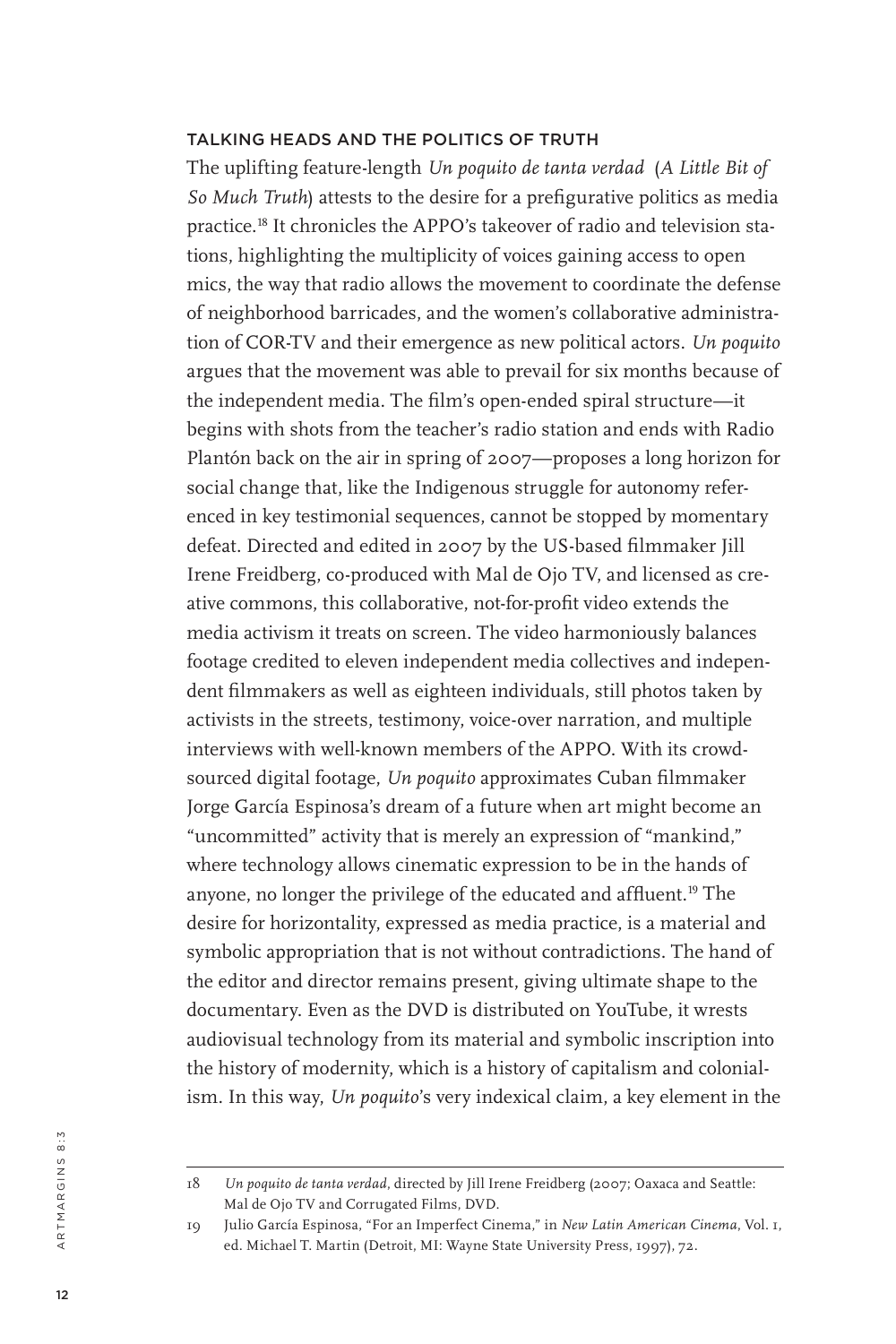formation of modern/colonial vision, becomes both the grounds for and the limit of its political intervention.

The spreading and invasive management of time in the service of capital and science provoked a desire for presence whereby indexical signs acquired new prestige, as Mary Ann Doane has shown.<sup>20</sup> In both an ontological and a semiotic sense, the index seems to endow the past, but also the present, with presence.<sup>21</sup> This esteem for indexical images—whether perceived as a trace of what was formerly there, engraved on film's chemical emulsion, or as a pointing toward the referent (now!, there!, but not here)—has informed cinema's colonial gaze in general. Their allure informs the Eurocentric freezing of Others in a timeless past, against which Western selves have fantasized themselves as modern, rational, and progressing.<sup>22</sup> As cinema transformed movement into an indexical sign, it also opened up to a desire for the uncontrolled. As Doane writes, "making represented movement (the signifier of time) indexical weds time to contingency."<sup>23</sup> Cinema's promise to catch the unguarded moment, in turn, has underwritten Native and other critical viewers' ability to see the profilmic subject looking back at us. The index here paradoxically registers the profilmic and at the same time calls this register into question. The third eye of cinema reveals the racist claims of cinematic vision, as Fatimah Tobing Rony has elaborated.<sup>24</sup> Collaborative and community film and video in Indigenous languages have inscribed Indigenous subjects into the present and into historicity by appropriating these very audiovisual indexical claims to presence.<sup>25</sup>

*Un poquito* similarly makes present new political subjects housewives, feminists, Indigenous activists, and others—but leaves little room for the contingent to work its dual potential, to both

<sup>20</sup> Mary Ann Doane, *The Emergence of Cinematic Time: Modernity, Contingency, the Archive* (Cambridge, MA: Harvard University Press, 2002), 221.

<sup>21</sup> Ibid., 219–20.

<sup>22</sup> Freya Schiwy, "The End of the Lettered City," in *The Latin American Cultural Studies Reader*, ed. Jens Anderman, Benjamin Bollig, Lorraine Leu, Daniel Mosquera, Rory O'Bryen, and David M. J. Wood (London: Routledge, 2017).

<sup>23</sup> Doane, *Emergence*, 219.

<sup>24</sup> Fatimah Tobing Rony, *The Third Eye: Race Cinema and Ethnographic Spectacle* (Durham, NC: Duke University Press, 1996).

<sup>25</sup> Schiwy, "The End of the Lettered City." See also Michelle H. Raheja's careful exploration of the tensions and possibilities of "visual sovereignty" in *Reservation Reelism: Redfacing, Visual Sovereignty, and Representations of Native Americans in Film* (Lincoln: University of Nebraska Press, 2011).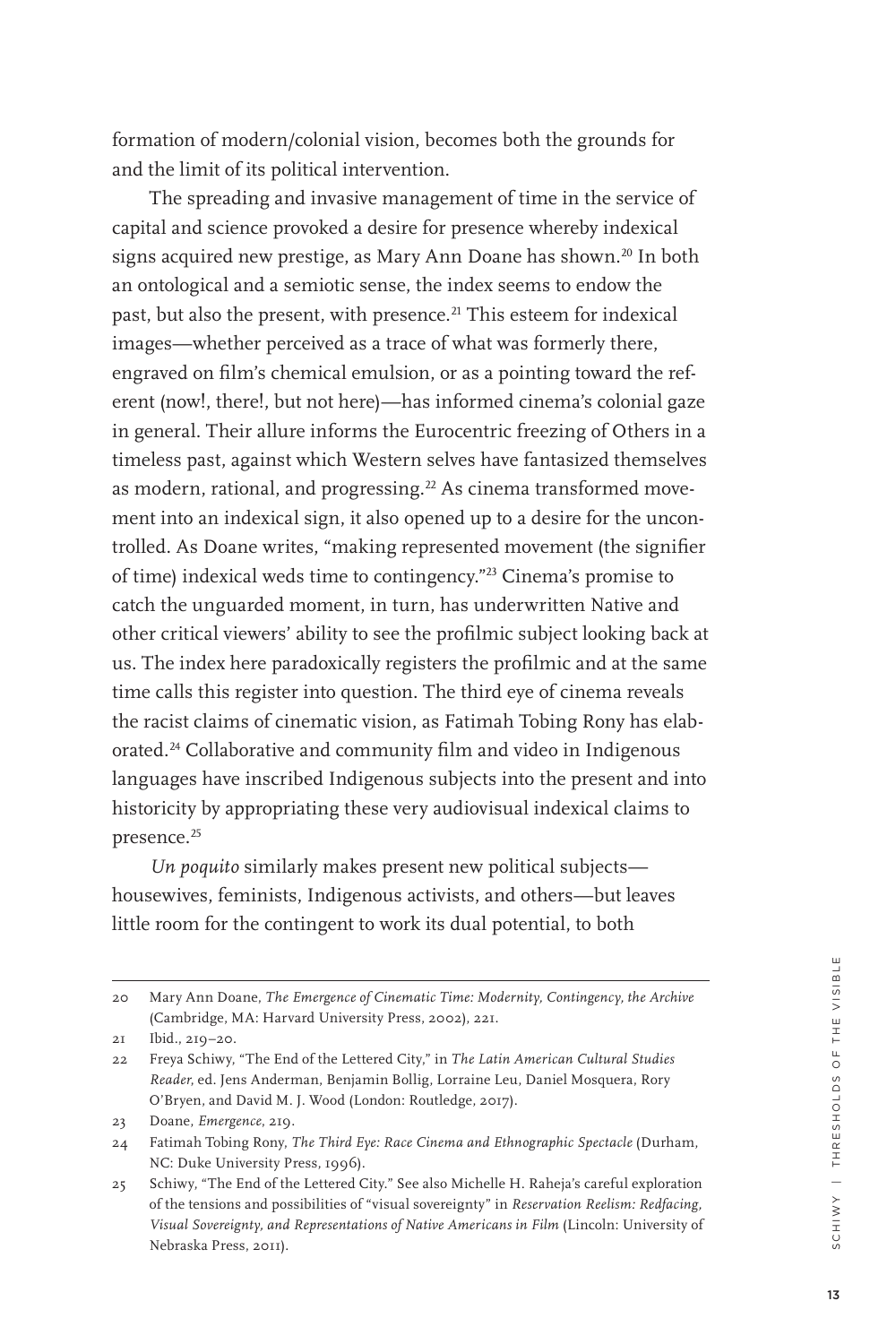affirm and question the identity of the image and the profilmic. Repeatedly, *Un poquito*'s sourced footage constructs the APPO's peoples as social actors in long shot. Bearing colorful giant puppets, protestors file past the now famous graffiti that helped transform the public space of the city into one dominated by the old and new media of activists and artists. Marching crowds are seen over and over again in this activist documentary, uncontainable by the frame. The long shot in *Un poquito* is never held extensively, however; it is not a long take. Using much of the same footage previously sourced in other videos from the Oaxaca uprising, *Un poquito* rather repeats a series of bodily acts, configuring assemblies in the streets and plazas through repetition, amplifying the performance of "we the peoples."<sup>26</sup> The profilmic thus extends to the screen(s) and beyond as *Un poquito*'s images issue an open-ended invitation to sympathetic viewers to participate in prefigurative politics—whether we view the video in 2007 or 2019.

The invitation is convincing because the film's indexical claim for many of us resonates with the personal experience of having participated in protest marches. We believe that the video offers a record of what occurred, an event revived in our viewing. As Philip Rosen has pointed out, such a Bazinian understanding of indexical images (the image as trace of a profilmic past made present for the viewer) is based on a pact between viewer and image that disavows the gap between a signifier and its referent. Here "the referential credibility of indexicality assumes something absent from any immediate perception: a different *when* than that of the spectator. Since this different 'when' cannot be immediately present, it must be 'filled in,' 'inferred,' 'provided' by the subject."<sup>27</sup> This pact between viewer and image, if we believe Rosen, denies "time passing"—the different temporal moments of image production and image perception—so as not "to deal with the continual onset of the *future*, which holds material death."<sup>28</sup> In Rosen's view, indexical claims cannot point toward the future, but rather close off futurity.

<sup>26</sup> Judith Butler, "'We the People': Thoughts on Freedom of Assembly," in *What Is a People?*, ed. Alain Badiou, Pierre Bourdieu, Judith Butler, Georges Didi-Huberman, Sadri Khiari, and Jacques Rancière (New York: Columbia University Press, 2016), 54–55.

<sup>27</sup> Philip Rosen, "History of the Image, Image of History: Subject and Ontology in Bazin," in *Rites of Realism: Essays on Corporeal Cinema*, ed. Ivone Margulies (Durham, NC: Duke University Press, 2003), 51, emphasis original.

<sup>28</sup> Ibid., 56, emphasis original.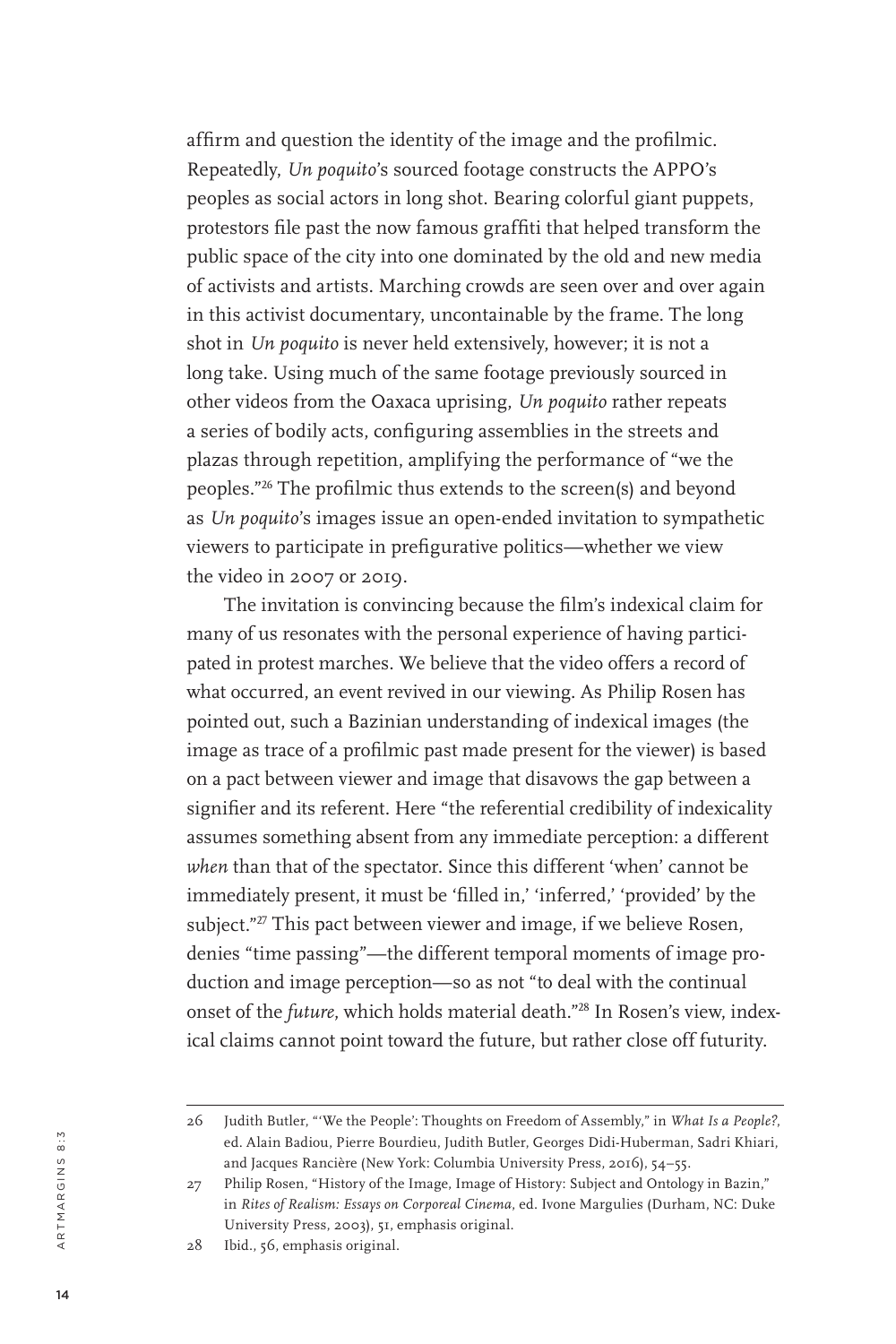

Frame grab of protest art in *Un poquito de tanta verdad*, 2007, directed by Jill Irene Freidberg.

A noticeable cut might signal a gap between sign and referent that could interrupt the orientation toward the past assumed in the Bazinian indexical pact. The cut, as Doane puts it succinctly, constitutes "the mechanism whereby temporality becomes a product of the apparatus, repudiating the role of cinema as a record of a time outside itself."<sup>29</sup> Instead of pretending to open a window upon the event, such a cut signals a difference between what is happening in the street, on the one hand, and the video about the event, on the other. Yet, unlike Sergei Eisenstein's montage of attractions<sup>30</sup> or the now iconic sequences in some of Latin America's militant cinema of the 1960s and 70s (think of the slaughterhouse scene in *La hora de los hornos* [*Hour of the Furnaces*] or the collage of found, censored Hollywood embraces in *Memorias del subdesarrollo* [*Memories of Underdevelopment*], among

<sup>29</sup> Doane, *Emergence*, 224.

<sup>30</sup> Sergei Eisenstein, "The Montage of Film Attractions," in *S.M. Eisenstein: Selected Works. Vol. 1: Writings, 1922–34*, ed. Richard Taylor (London: British Film Institute, 1988), 39–112.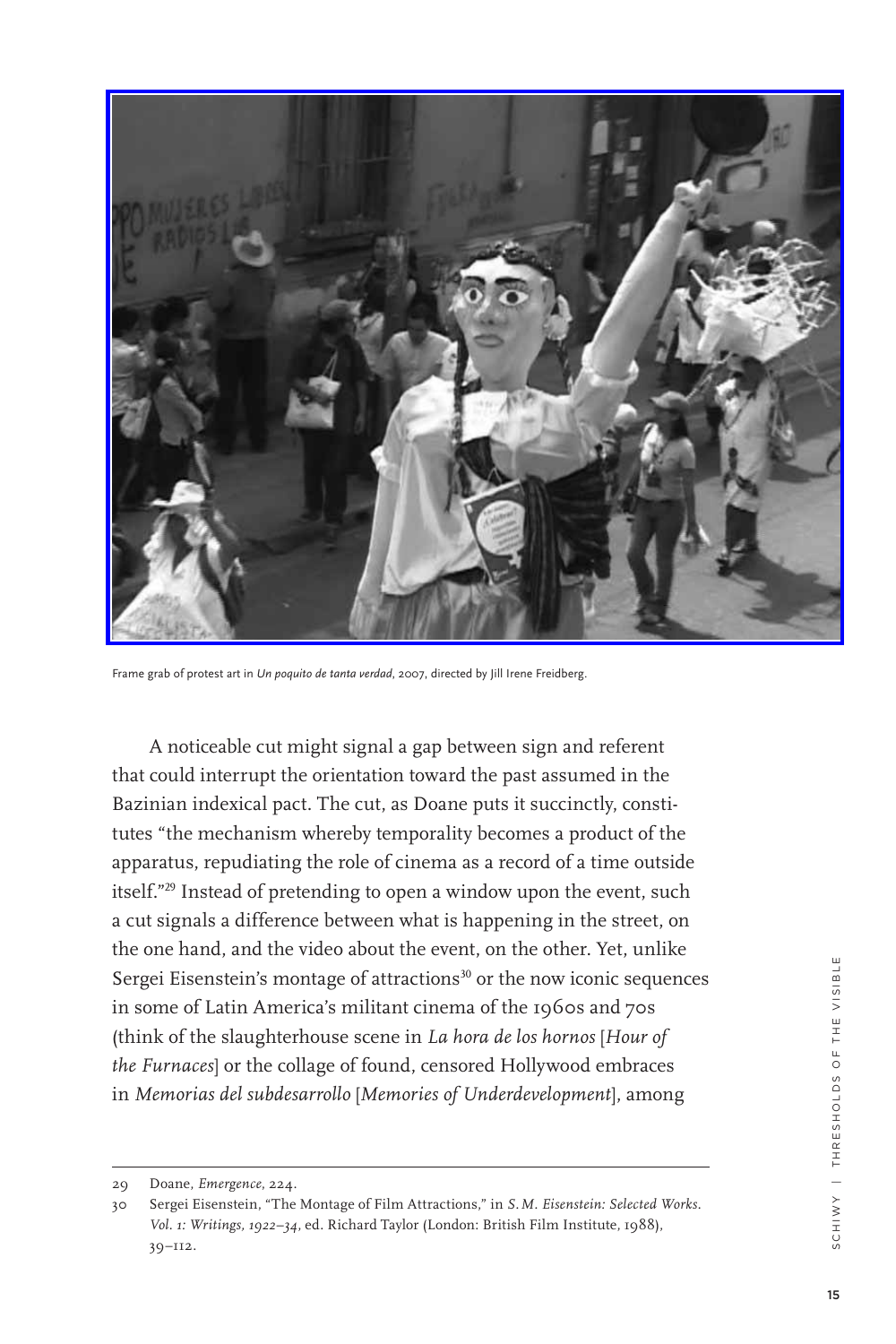many others),<sup>31</sup> *Un poquito*'s cuts do not draw attention to the apparatus. As the video shuttles from the streets to anonymous testimony to commentary, interventions accumulate in a coherent, mutually enforcing narrative, disavowing the very selection the frame imposes. The cuts appear naturalized, except in the juxtaposition of testimonial footage and mainstream television, where they function in service of the video's evidentiary discourse. The video's indexical claim to represent what happened is opposed to television's misleading but equally indexical claims. If, as Doane argues, the uncontrolled—and thus, newness and potentiality—might be glimpsed in the long take, $32$  the cut also works against the indexical image's potential for the undetermined, for what is not yet bound by narrative, for the always-new that is so dear to modernity and to speculative capitalism and that also allows for the return of the gaze, as noted above.

*Un poquito*, in any case, leaves little to chance. When it lends visibility to new political subjects—the women occupying COR-TV, unnamed protestors commenting and assuming a position from which to speak, assemblies of speakers and listeners grounded in *comunalidad* (Oaxaca's Indigenous forms of autonomous governance)—their appearance as interruption and claim on equality is tightly controlled. *Un poquito* neither holds the long shot, which might extend its ability to register chance, nor does it allow for cuts to work their self-reflexive effects. Instead, the video invites us to read its images as unproblematically "true." *Un poquito*'s carefully selected and edited footage makes these actors legible within an already existing, burdened field of vision. Political subjectification on these terms can only occur on the same plane of visibility that cinema helped enable. While media practice overall begins to shake up the system of what cinema is and does, the video's cinematic form curtails the not-quite-here-yet of the APPO's prefigurative politics.

If "the archive is always a wager on the future: a future screening, a future interpretation,"<sup>33</sup> *Un poquito*'s wager on what the Oaxaca Commune "will have meant," at least on the level of visual form,

<sup>31</sup> *La hora de los hornos*, directed by Fernando Solanas and Octavio Getino (1968; Argentina: Grupo Cine Liberación), DVD; *Memorias del subdesarrollo*, directed by Tomás Gutiérrez Alea (1968; Cuba: ICAIC), DVD.

<sup>32</sup> Doane, *Emergence*, 208.

<sup>33</sup> Ibid., 221.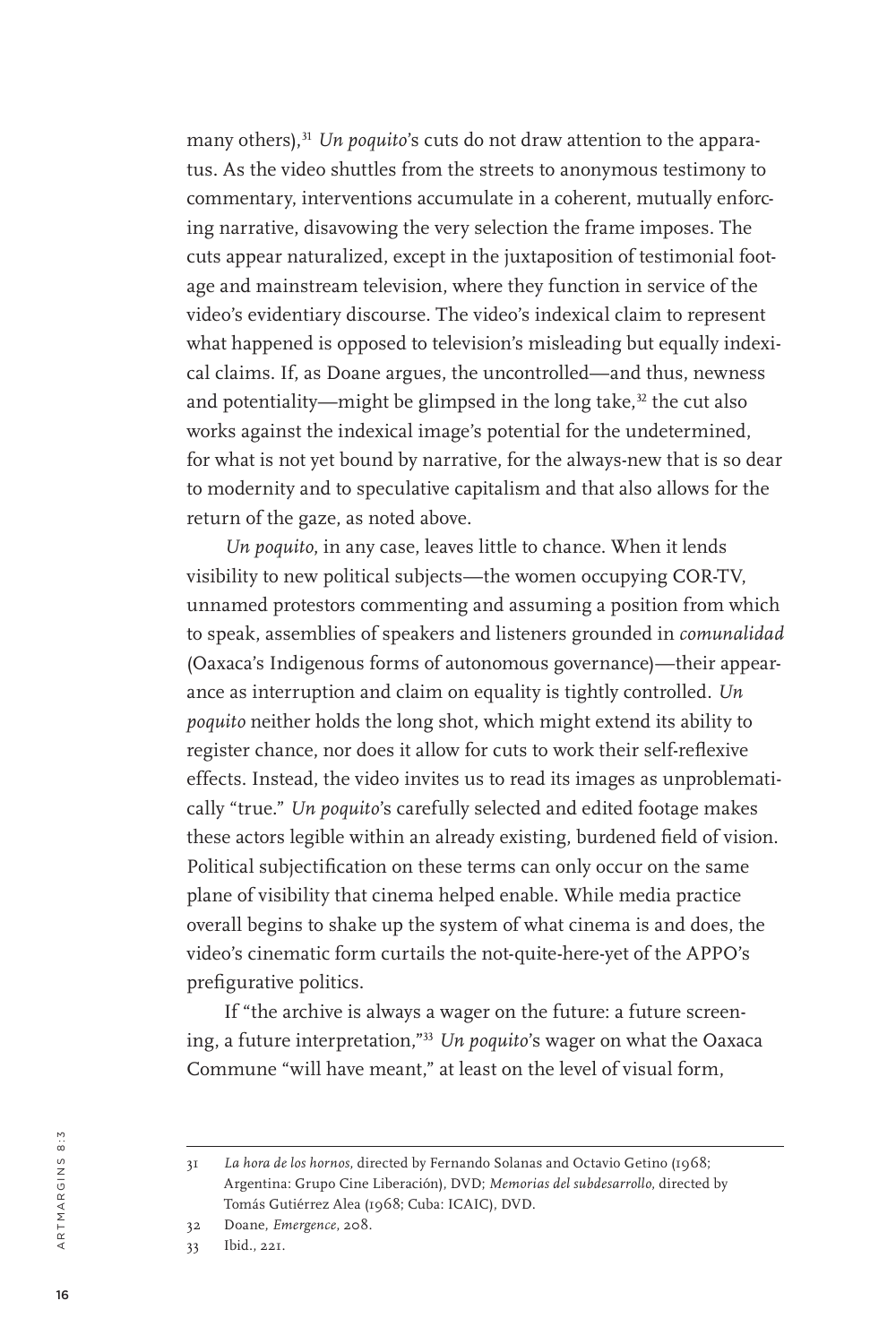reiterates what is already there. The problem becomes most glaring in the film's powerful retrospective interviews with well-known activists that further tilt the video's stylistic effect against its narrative. Commenting with hindsight, select individuals here appear as part of the movement, yet are singularly endowed with an ability to reflect, abstract, and convey the ultimate meaning and impact of the events. As Sergio de Castro has argued, the ongoing presence of narrating authorities who offer explanations on screen ("talking heads") bestows them with an additional weight off screen. They come to represent the intellectuals of a movement that insists that there are no leaders.<sup>34</sup> Their relevance is the result of the video's overall invitation to view its images as indexical traces. Although the APPO was certainly complex and contained multiple, even conflicting positions (even hierarchical organizations took part, and there was no consensus regarding a desire to organize without leaders), the video's indexical claim and continuity editing encourage viewing the named commentators as the "true" representatives of a polyvocal movement that, according to *Un poquito*'s narrative, was striving for horizontality. In this way, the film clearly risks contradicting the notion of a politics without representation, rendering invisible the idea of an organization that is not one but rather "a movement of movements," as Esteva had initially put it.<sup>35</sup>

We might object that an indexical inscription and perception of activist video is anachronistic, since activist videos are primarily digitally recorded and edited, and not based on analog technologies. After all, if cinematic movement conceals analog fragments due to the persistence of vision, the digital image conceals continuous strings of code. Yet, because indexicality is the product of a relation between spectators and images and because it is grounded in our desire for the proximity of sign and referent—of past and present—and because it also functions as a pointer, indexicality does not vanish with digital media.<sup>36</sup> If anything, digitally based activist videos such as *Un poquito* raise the issue of indexicality with renewed urgency.

<sup>34</sup> Sergio de Castro Sánchez, "Anarchism and Libertarian Currents," trans. Capital Terminus Collective, last modified October 9, 2009, http://libcom.org/library /anarchism-libertarian-currents-the-oaxaca-insurrectionary-movement.

<sup>35</sup> Gustavo Esteva, "Nuevas apuestas," unpublished manuscript (2009), 1.

<sup>36</sup> Doane, *Emergence*, 230.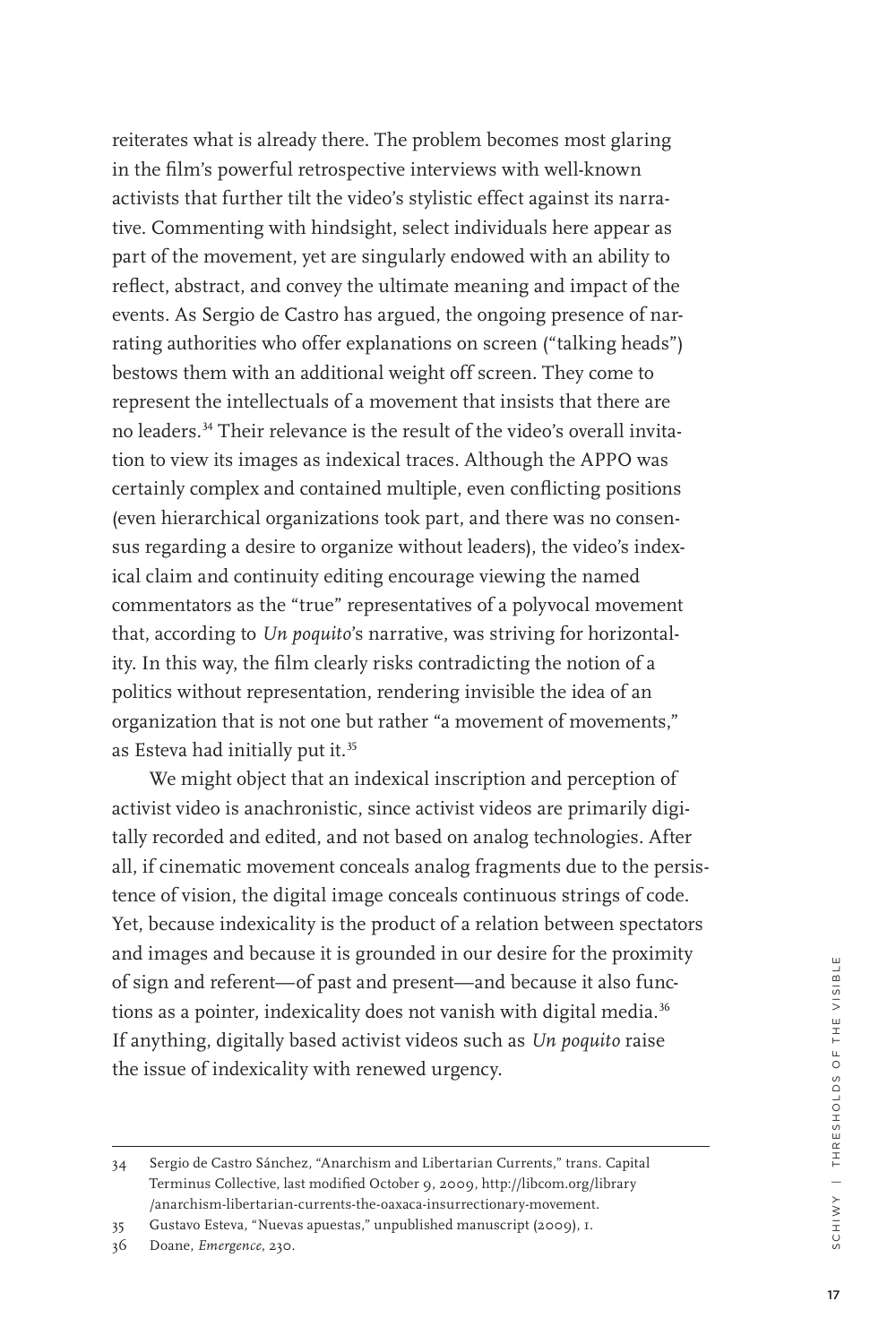## Retro-Vanguardia and the Ends of Art

Filmed in 8-mm and with a duration of one minute forty-nine seconds, Bruno Varela's *Raspas*<sup>37</sup> appears to take a different approach from that of most other activist videos: Through Varela's "painting directly over the developed film,"<sup>38</sup> his analog video mimics the two-dimensional graffiti through which the Oaxaca Uprising became internationally visible.<sup>39</sup> Varela, who also collaborated with Mal de Ojo TV, forms part of a resurgence of low-budget video art in Mexico, a "*retro-vanguardia*" in Jesse Lerner's words, that contrasts with the boom in high-productionvalue Mexican cinema.<sup>40</sup> Created and disseminated during the Oaxaca uprising in 2006, *Raspas* renders images of blue-colored snow cones on a burning hot summer. As Lerner notes, the video's social commentary becomes evident in the combination of sound and image. While an extreme close-up of a bicycle and spokes—juxtaposed with hands working to assemble a frozen treat—calls attention to precarious labor, the campaign slogan "Working Hard for a Better Future Mexico" gives way to the distorted sound effect of grating ice. The short film ends with a brief, blurry long shot of several men in the street, one picking up a hissing tear-gas canister and running, apparently in order to throw the canister back at the police forces that remain off frame. The sound of labor transforms and binds the snow-cone-making to the making of resistance.

In a video straddling art and activism, one of the chief concerns of *Raspas* is film technology. Lerner suggests that as "in Brechtian theater, the spectator never forgets that what they are viewing is the product of work, artifice, apparatuses, and not a transparent and neutral window onto the real."<sup>41</sup> Varela's short film "registers" informal labor and social protest, yet it also mirrors, audiovisually, the creativity of informal vendors who turn found material objects into income and children's treats,

<sup>37</sup> *Raspas*, directed by Bruno Varela (2006; Oaxaca City). Accessed September 12, 2016, https://vimeo.com/24859723. *Raspas* refers to a shaved ice dessert.

<sup>38</sup> Jesse Lerner, "Cine povera," in *(Ready)Media: Hacia una arqueología de los medios y la invención en México*, ed. Karla Jasso and Daniel Garza Usabiaga (Mexico City: Instituto Nacional de Bellas Artes y Literatura, Laboratorio Arte Alameda, and Conaculta, 2012), 269.

<sup>39</sup> Louis Nevaer, *Protest Graffiti: Mexico Oaxaca* (New York: Mark Batty, 2009); Iván Arenas, "Rearticulating the Social: Spatial Practices, Collective Subjects, and Oaxaca's Art of Protest" (PhD diss., University of California, Berkeley, 2011).

<sup>40</sup> Lerner, "Cine," 264.

<sup>41</sup> Ibid., 263.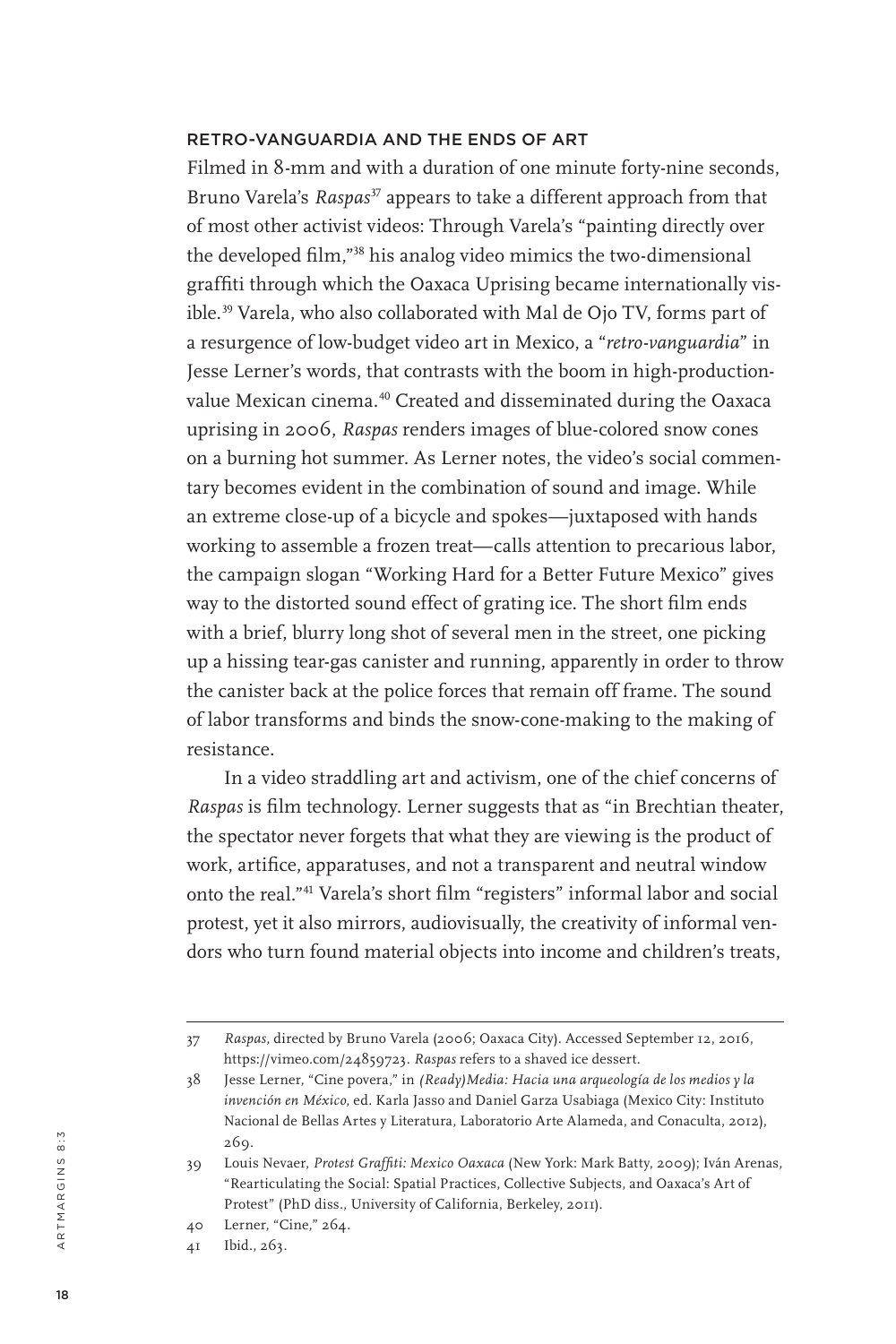

Frame grab of hands making frozen treats, *Raspas*, 2006, directed by Bruno Varela.



Frame grab of man seizing teargas canister, *Raspas*, 2006, directed by Bruno Varela.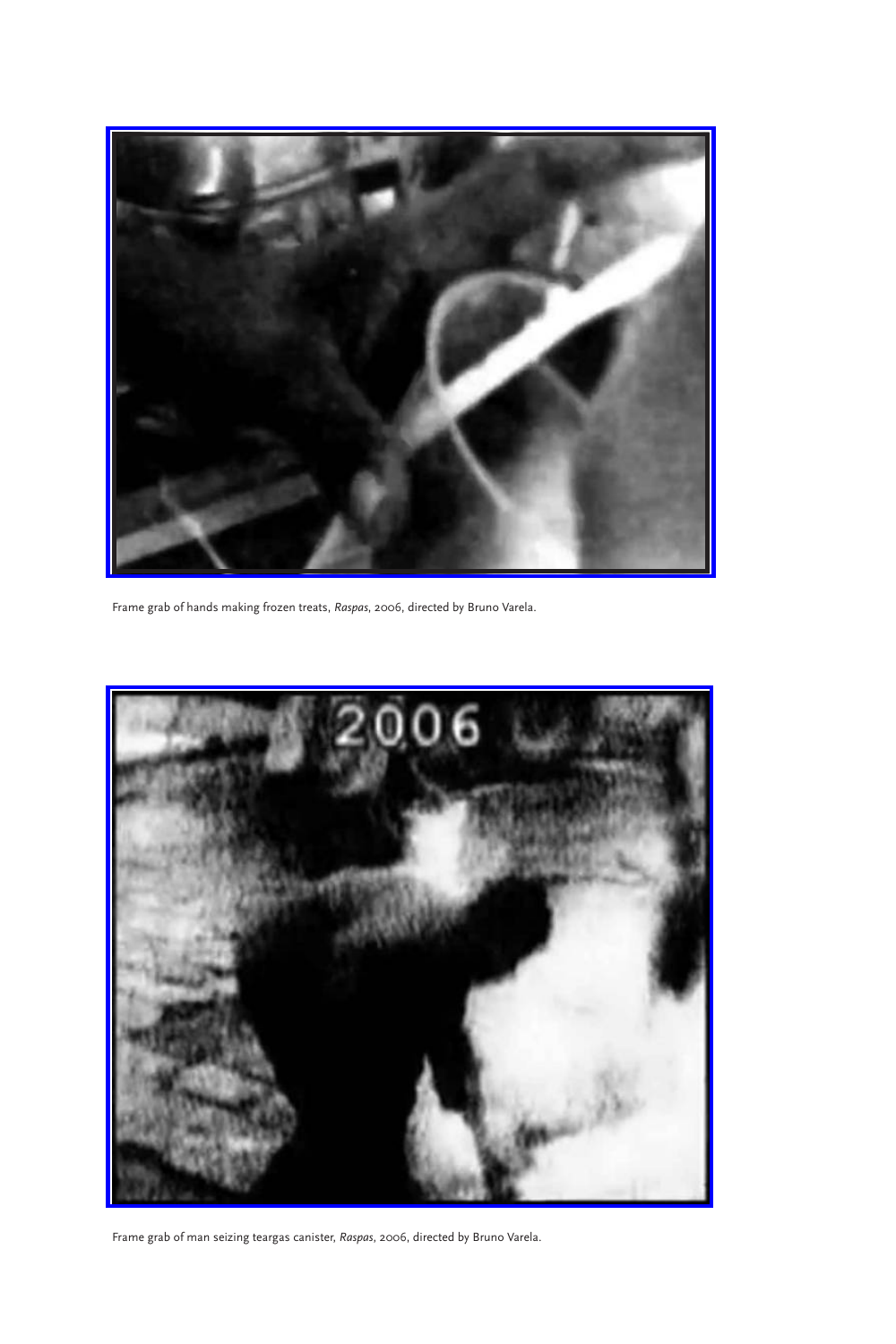the same creative spirit that underlies the formation of the APPO. The short draws attention to both manual and audiovisual labor—to making, process, and protest, to a social reality that could be otherwise.

Once again, the short derives its force as a commentary about the Oaxaca uprising from indexicality. The image of the protestor leaning down to seize the teargas canister, pitching forward as he prepares to throw, can barely be recognized. Yet labor, protest, and the video itself appear individualized; *Raspas* does not draw attention to the APPO's decolonial thrust. The blurriness of the image instead speaks to our effort to invest it with a referent—the Oaxaca Commune—and at once seems to guarantee the image's origin in activist recording. *Raspas* thus invokes both dimensions of indexicality: the promise of contingency noted by Doane, as well as the distance between signifier and referent, the very gap evoked by Rosen. *Raspas*'s form, then, invites, perhaps requires, a supplementary commentary on what it leaves out, asking viewers to see and hear the familiar in a new way.

We could say that whereas *Un poquito* contributes to the breakdown of the boundaries between art and not-art (in Julio García Espinosa's sense), *Raspas* maintains what Jacques Rancière has called "the aesthetic regime of the arts." According to Rancière, it is the critic's informed narrative that allows the aesthetic regime to operate fully; informed narrative about an artwork uncovers existing and adds new semantic layers of its own, helping in this way to constitute art at such.<sup>42</sup>

My analysis notwithstanding, *Un poquito* appears to reject the need for critical analysis and explanation of hidden meanings, relying instead on collective production and clear communication: While contingency may point to futurity, and the gap between signifier and referent to telos, newness does not guarantee a decolonial, prefigurative politics. After all, as Doane notes, contingency and newness are foundational to capitalist modernity. If global finance capitalism hinges on stock market gamble and chance, "the isolation of contingency as embodying the pure form of an aspiration, a utopian desire, ignores the extent to which the structuring of contingency, as precisely asystematic, became the paradoxical basis of social stability in modernity."<sup>43</sup>

<sup>42</sup> Jacques Rancière, *El destino de las imágenes* (Buenos Aires: Prometeo, 2011), 99–101.

<sup>43</sup> Doane, *Emergence*, 230.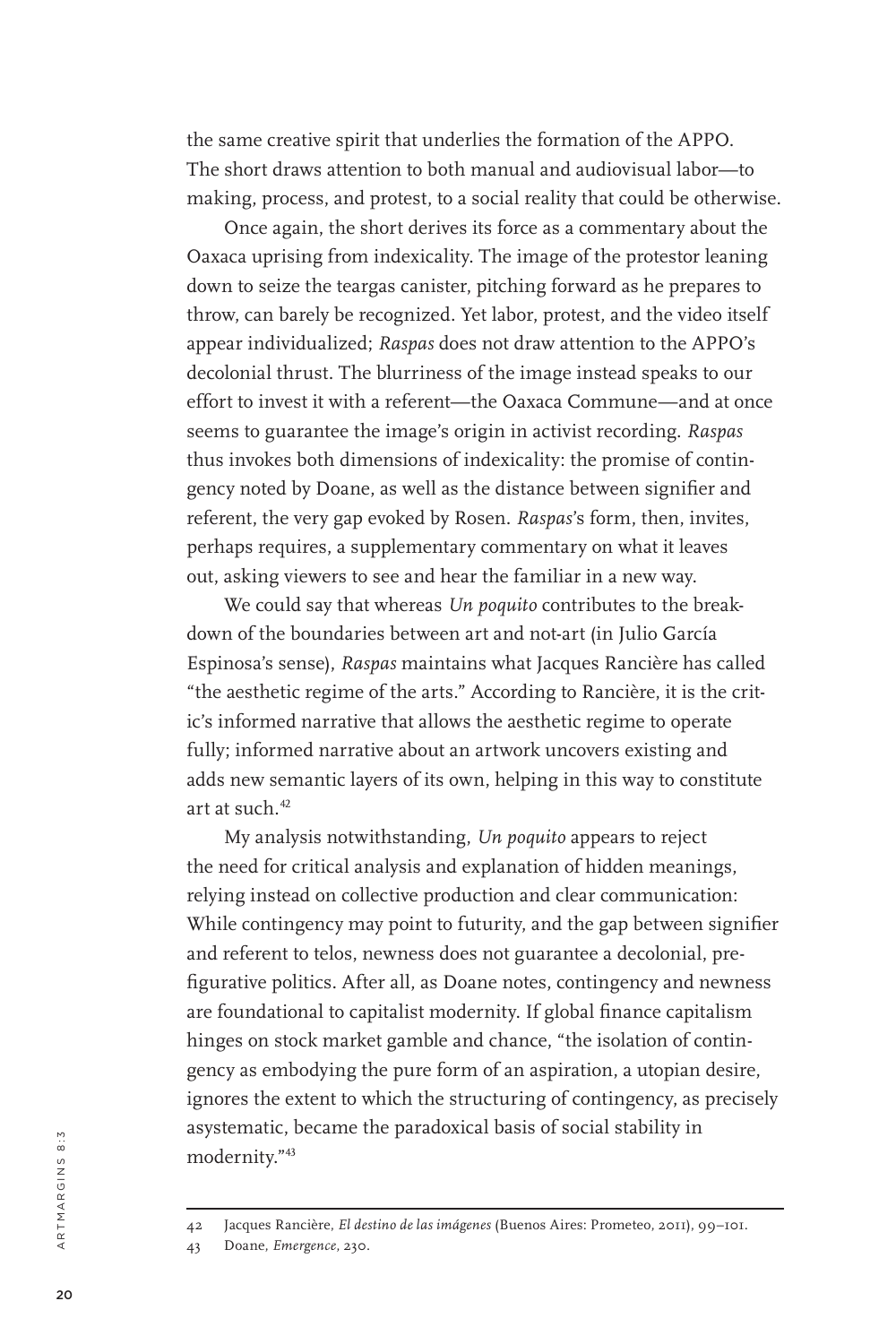## Thresholds of the Visible and the Future Anterior

It seems that activist videos most effectively amplify the not-quite-hereyet of the Oaxaca Commune where they balance on the threshold of the visible. Consider *Ya cayó* (*He Has Already Fallen*), which chronicles the events in Oaxaca from May 22 to June 16, 2006, the moment when the teachers' strike broadened into a social movement.<sup>44</sup> Like *Raspas*, this Mal de Ojo TV video was released during the uprising, and like *Un poquito*, it speaks back to the Mexican mass-media duopoly—Televisa and TV Azteca—that portrayed the teachers' strike as a disturbance of civil order and the protests as irrational violence. *Ya cayó*, too, juxtaposes mainstream media images with footage from the streets. While on television the government denied the casualties inflicted during the repression, *Ya cayó*'s activist-recorded shots show a private helicopter circling above the city with a gunman firing teargas grenades at the crowds and protestors running, their bleeding wounds disproving the official narratives. Where the mass media speak of vandalizing youth, *Ya cayó* presents the discourse of a broad social movement that includes the elderly.

The precarious quality of the images seems to confirm the video's narrative. When *Ya cayó* opens onto grainy, handheld nighttime shots, the unfocused image drawing attention to the diegetic sound of teargas canisters hissing, the footage makes a claim on authenticity: these images were recorded by activists in the streets, not by professionals. Again, this claim to indexicality is not inherent in the image or in the relationship between the image and the referent; it is the result of our response and investment as viewers. This is what Rosen calls a "subjective investment in the image," but it is not by that token a simple investment in "the image precisely as 'objectivity.' "<sup>45</sup> Rather than invoking a naïve affirmation of video images as windows on the truth, *Ya cayó* insists that we recognize the existence of "true" images and the relevance of a social perspective. In this way, the video invites us to read its intertitles and testimonies as lending narrative strength to its indexical claims. After all, it matters whether you are looking on the crowds in the streets from a helicopter or fighting collectively for a decent life indeed, for survival as such.

*Ya cayó*'s subjective evidentiary realism is complemented

<sup>44</sup> *Ya cayó*, directed by Mal de Ojo TV (2006; Oaxaca City: Mal de Ojo TV), DVD.

<sup>45</sup> Rosen, "History of the Image," 46.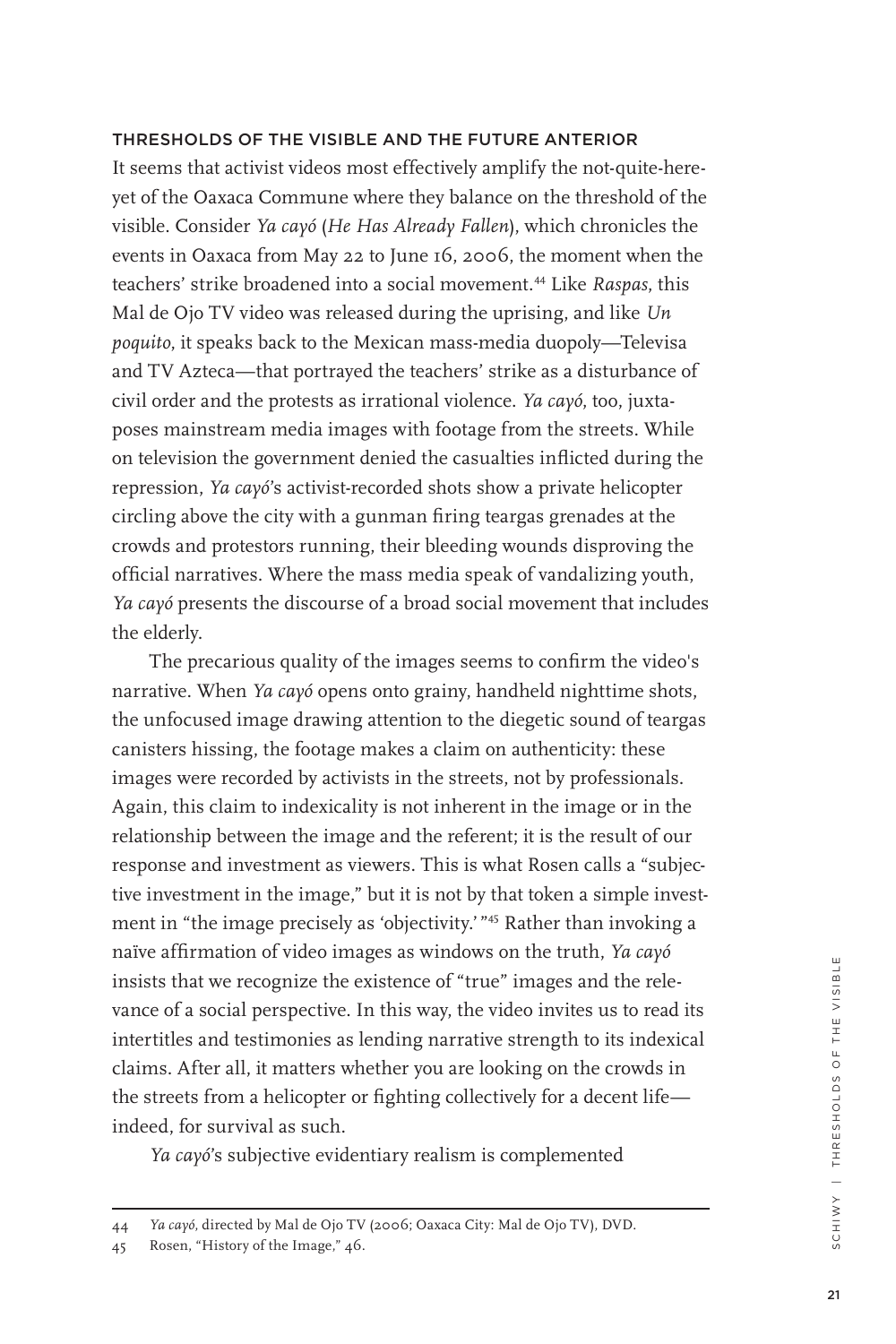

Frame grab from *Ya cayó*, 2007, directed by Mal de Ojo TV, Oaxaca.

with a different stylistic strategy. The video opens with a colorful photomontage: Mal de Ojo TV's logo is joined with a graffiti of Benito Juárez, Mexico's president from 1861 to 1872. His portrait is rendered as an accordion splice<sup>46</sup> reproduced as a graffiti stencil beside yellow spray paint on a window announcing "ya cayó." A national hero, born in a Zapotec community in Oaxaca, Benito Juárez is here being reclaimed as an irreverent punk, first by the graffiti artists and then by the video makers. The logo subtly ridicules the pompous postrevolutionary Mexican state, but also points to a more recent past: Mexico City's marginalized punks, the sons and daughters of Indigenous migrants to the city, who in the 1980s began to organize and who became the object of Sarah Minter's experimental, neorealistinspired video art.

Instead of the no-future nihilism of Europe's punk movement in the 1980s, *Ya cayó*'s irreverent Benito Juárez links up more closely with the Mexican *punkeros*' desire to break out of a confined world, the very "striving to exit"<sup>47</sup> that the APPO revived. A computer-generated

<sup>46</sup> Thanks to Judith Rodenbeck for finding the term that denotes this kind of collage.

<sup>47</sup> Lerner, "Subcultures, Marginal Media, and the Underground: The Punk Videos of Sarah Minter," in *Ojo en rotación. Sarah Minter. Imágenes en movimiento 1981–2015*, ed. Ekatarina Álvarez Romero (Mexico City: Museo Universitario Arte Contemporáneo and UNAM, 2015), 136.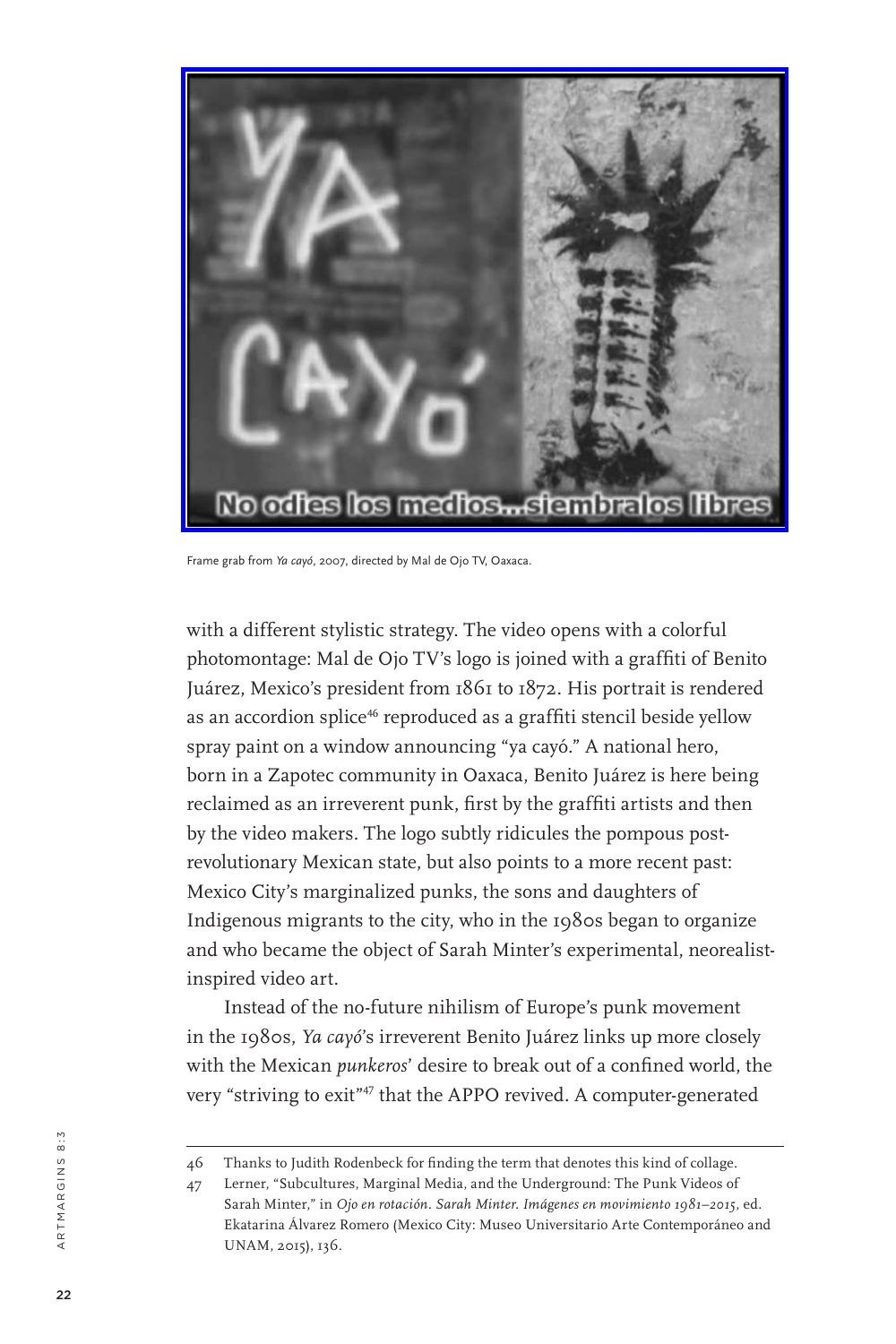subtitle calls on viewers not to hate but to liberate the media, expanding this desire geographically by modulating Indymedia Italy's webpage with its very similar logo.<sup>48</sup> Drawing attention to the ease with which digital video can be manipulated, Mal de Ojo TV's editor briefly

tints some of the images sourced for *Ya cayó* in the process of postproduction. To sum up, the video references Oaxaca's pervasive street art; the appropriation of venerable historical leader figures; the 1980s punk movement against "la realidad y la pobreza" (reality and poverty); $49$  the transnational, globalized space of anti-systemic protest; and the sheer malleability of digital video—and thus by extension of reality—while at the same time underlining the importance of an embodied perspective and of media activism as a crowdsourced and collaborative practice.



Frame grab from *Un poquito de tanta verdad*, 2007, directed by Jill Irene Freidberg.

Perhaps most forcefully, *Ya cayó* amplifies a future anterior through multiple visual and performative invocations of the phrase "ya cayó" ("he has already fallen"). The spray-painted words, "ya cayó" that give this video its title are an iconic audiovisual statement, reiterated in a sequence reused in many activist documentaries about Oaxaca: the low-angle shot of three young boys sitting on a truck, leaning out toward the camera, gesturing with their thumbs down and chanting,

<sup>48</sup> The Indymedia Italy site states, "Don't Hate the Media! *Become* the Media!" John D. H. Downing, "The Independent Media Center Movement and the Anarchist Socialist Tradition," in *Contesting Media Power: Alternative Media in a Networked World*, ed. Nick Couldry and James Curran (Lanham, MD: Rowman & Littlefield, 2003), 254.

<sup>49</sup> Sarah Minter, "A vuelo de pájaro, el vídeo en México: Sus inicios y su contexto," in *Vídeo en Latinoamérica. Una historia crítica*, ed. L. Baigorri (Madrid: AECID, 2008), 162.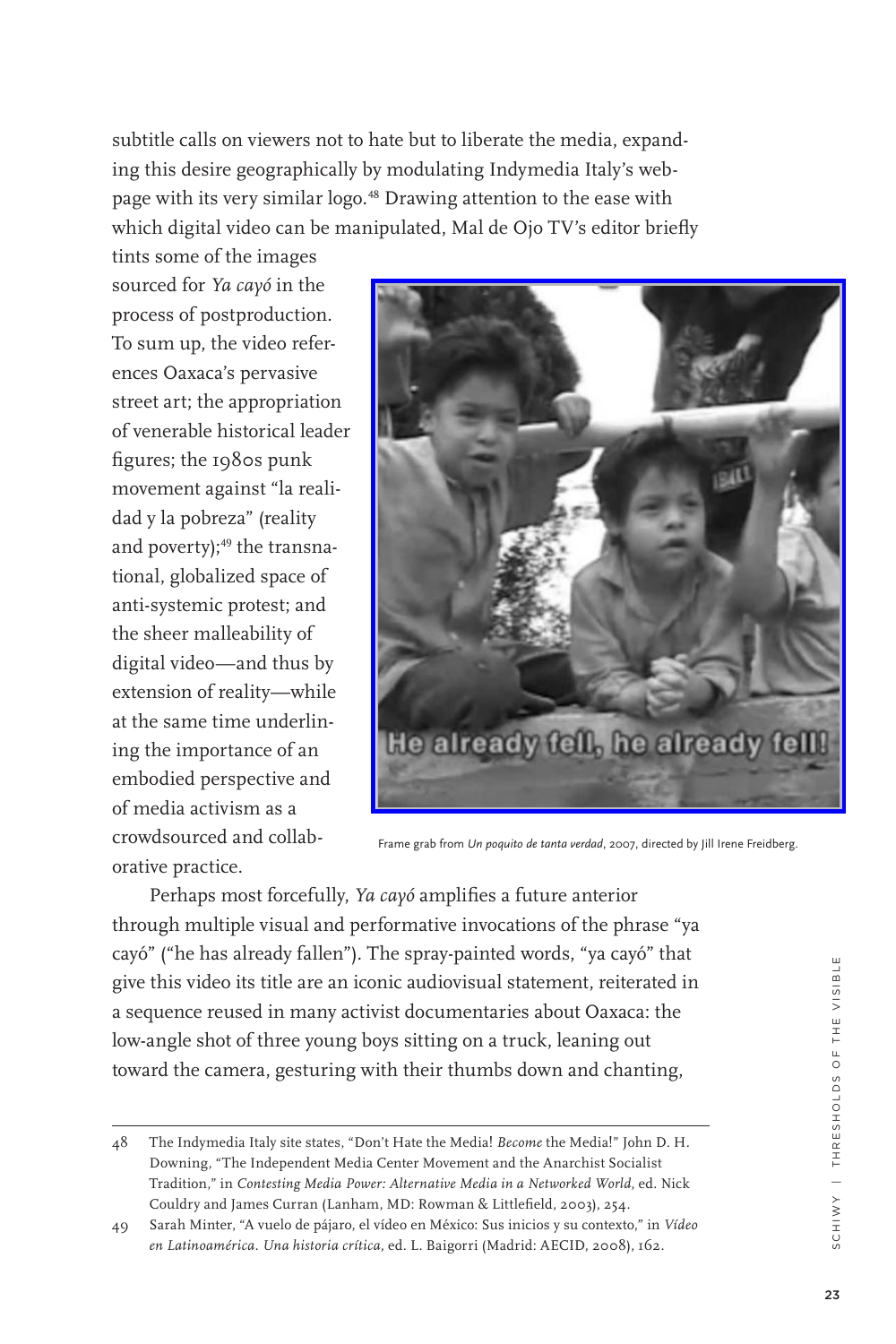"ya cayó, Ulises ya cayó." What is curious about the sequence and the chant is that Ulises Ruiz Ortiz, the governor of Oaxaca responsible for brutally repressing the APPO, never stepped down, serving out his term until 2010. The chant then obviously refers not to Ruiz Ortiz's fall, but to his loss of legitimacy. The use of the preterite tense ("*cayó*") hints at an alternative reality where the governor no longer represents a legitimate government, or even an acceptable form of democracy. The chant invokes the past as a future that, in a sense, has already arrived. The multiple articulations of "ya cayó" thus open up possibilities beyond the terrain of the visible, extending the open, creative process that unfolds in the street. The iconic footage of the boys chanting is complemented by footage of the many street graffiti transformations of the "real" governor who has "already fallen" (been transformed) into a devilish cartoon character. Together, the chant, gesture, graffiti, and video images invoke a reality equally subject to transformation, even as the video holds on to indexicality and to an unambiguous narrative argument.

An invitation to perceive video as a combination of crowdsourced art in the hands of all, truth appeal, and experimentalism is being extended in other Mal de Ojo TV productions, as well, even in the much more somber *Compromiso Cumplido (True to My Pledge)*, directed by Roberto Olivares.<sup>50</sup> Like *Un poquito*, Olivares's film was edited after the protests had ended and was distributed locally and internationally through informal social movement networks.<sup>51</sup> This seventy-minute documentary focuses on the violent repression of the protestors and the impunity of government forces. Olivares, who has long worked with Ojo de Agua Comunicación and Mal de Ojo TV, presents the Oaxacan movement in this film as an open-ended constitutive force that cannot be contained by political reform, even as it is met with the full force of state violence. *Compromiso* also contains one of the most compelling indexical sequences in Oaxaca's activist archive: the terrible footage of Indymedia reporter Bradley Will recording his own death on the barricades of Calicanto on the outskirts of Oaxaca City.

The sequence is a stunning example of political memory invoked through audiovisual intertextuality, for Will's 2006 footage of distant

<sup>50</sup> *Compromiso Cumplido* (*True to My Pledge*), directed by Roberto Olivares (Oaxaca City: Mal de Ojo TV, 2007), DVD.

<sup>51</sup> *Compromiso* can be purchased for eight euros at https://www.traficantes.net/dvd /compromiso-cumplido (accessed April 28, 2017). I obtained a DVD copy in the offices of Ojo de Agua Comunicación in Oaxaca in 2010.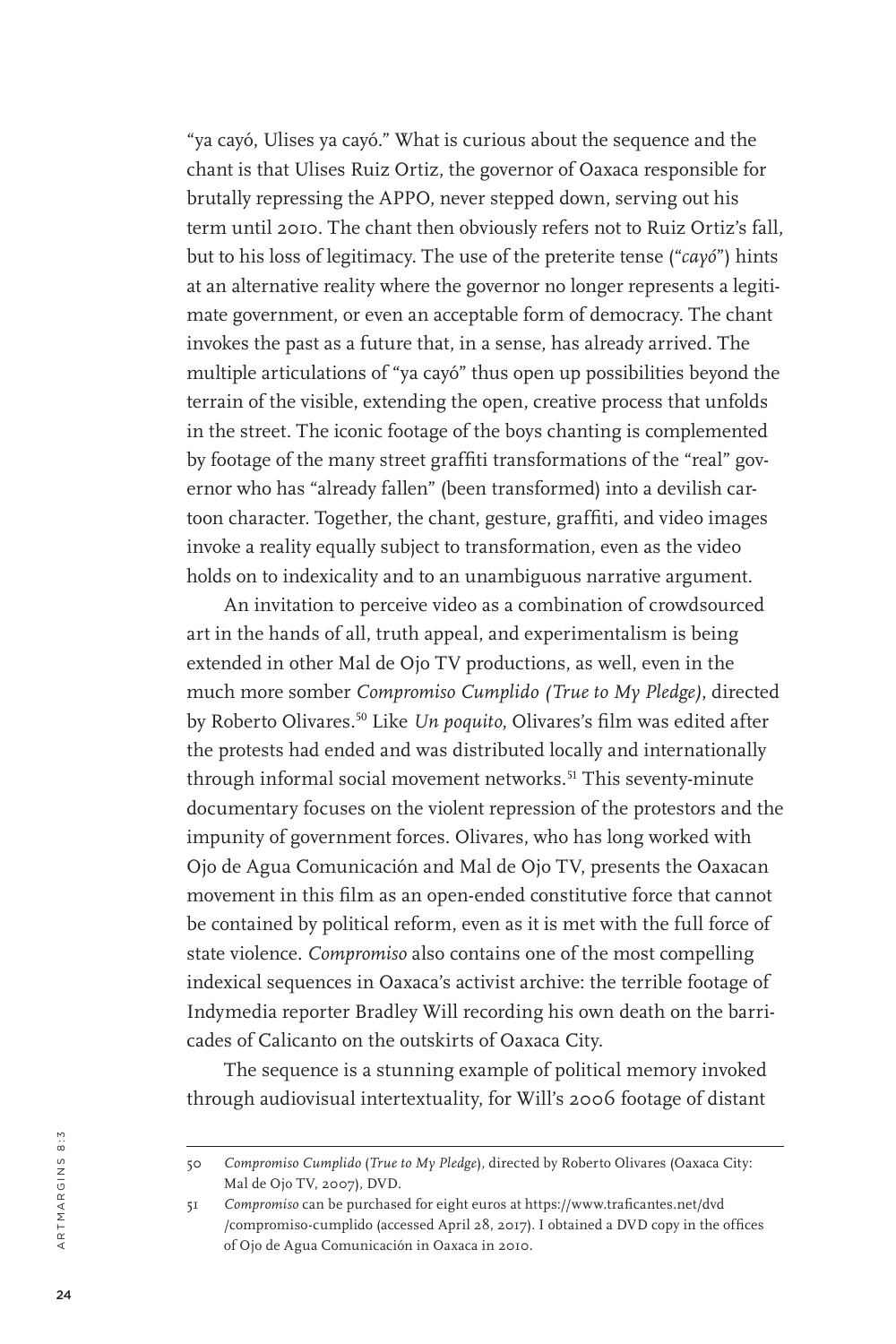gunmen standing on a street corner, with one of them pointing a revolver at him, resemble the end of Part One of Patricio Guzmán's *La batalla de Chile* (*The Battle of Chile*), where in 1973 Leonardo Henrickson, from a similar distance and camera angle, recorded his own death at the hands of a soldier standing on a street corner in Santiago de Chile.<sup>52</sup> Guzmán prolongs the temporal duration of Henrickson's assassination by adding a cinematic iris, a freeze-frame, and voice-over narration. Signaling the gap between signifier and referent, Guzmán invites viewers to "see" a profilmic reality, the ultimate contingency, while reminding us that it is the film as apparatus that brings the past, though never fully, into the viewer's present. Olivares, in *Compromiso*, sources the full six minutes of Will's recording. The digital color footage and Will's own voice are occasionally cut to an interview with a fellow protestor who witnessed the events: one visible narrator and the other "there," invisible but audible, holding the camera. However, in this instance the retrospective commentary does not call our attention to the apparatus but rather complements Will's footage and audio. It is his camera alone that matters, because it promises access to the real. The long takes invite us to maintain a Bazinian pact whereby we read the images as the ultimate trace of life as it ceases to exist, even as death itself can only be pointed at. Only the camera remains, sideways, looking into the distance.

The parallel between the US citizen and Indymedia reporter Bradley Will and the Argentine cameraman Leonardo Henrickson, who formed part of Guzmán's film crew, marks Will—as well as the director of *Compromiso*, Roberto Olivares—as being part of a genealogy of committed militant cinematographers. For some viewers, the sadness and outrage over the military coup, which ended democratically elected socialism in 1973 Chile, reverberates with the memory of the student massacre at Tlatelolco in 1968 Mexico, and spills over into the 2006 bloody repression of the APPO in Oaxaca. Uncannily, and despite stylistic differences, the scene intensifies our emotional response, as *Compromiso* extends the space and time of the Oaxaca Uprising.<sup>53</sup>

*Compromiso* haunts viewers with its testimonies of abuse, murder, and suffering. However, while it layers the past into the viewing pres-

<sup>52</sup> *La batalla de Chile* (*The Battle of Chile*)*, Part 1*, directed by Patricio Guzmán (1975; Chile, France: Equipo Tercer Año. Distr. Icarus Films), DVD.

<sup>53</sup> See Schiwy, *The Open Invitation*, for a discussion of how activist videos mobilize affect.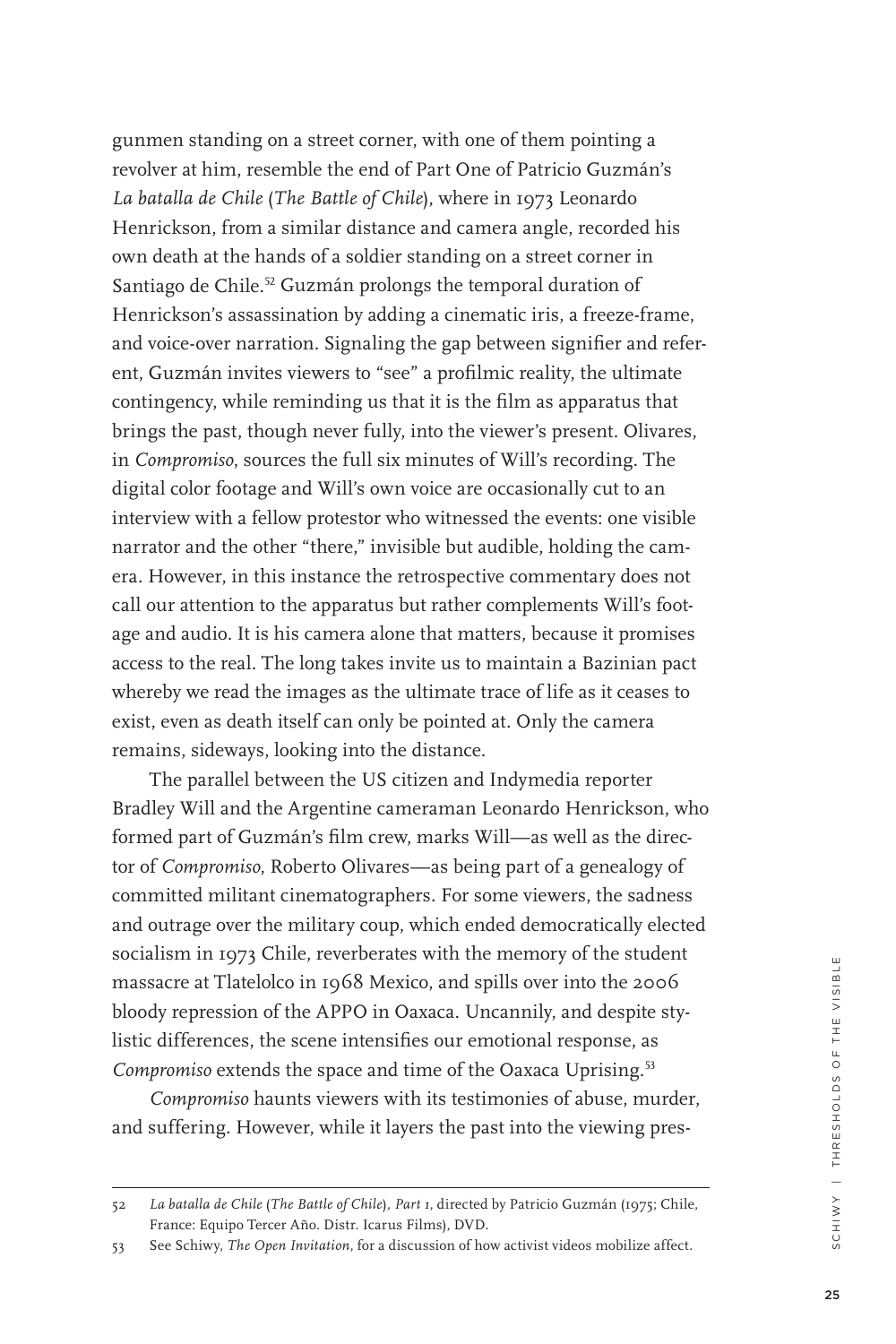ent, the film also opens up toward the future. It begins with a performance: as the handheld camera pans over black crosses lying on the ground, a male voice-over recites a poem. Then a different voice offscreen pronounces the names of the victims, and a crowd chants "*ni perdón ni olvido*." *Compromiso* in this way invokes what Chanan calls a "zone of invisibility,"<sup>54</sup> the murder of twenty-three people by state and paramilitary thugs during the repression of the protests, events that the cameras could not capture. This opening sequence highlights the performative quality of the uprising as a mode of creativity that transcends death. If activist video itself is also a performance—a here and now in every viewing, rather than a representation of what was—we can understand the recited poetry and images as a continuity that links the act of video recording, the handing over of footage to a trusted archive, the collaborative production of the video, the audiovisual text, and finally its distribution and reception into one chain of multi-sited artistic practice, reaching into a still unknown future viewing and doing. The performative aspects of the uprising thus continue as powerful interventions that point toward potentiality even as they denounce an insufferable present. At the same time, because the film focuses on state violence and impunity, it is perhaps not surprising that it also relies so heavily on the evidentiary mode.

Olivares stitches together interviews with those arrested and wounded during the repression and activist footage from the streets. Some of this footage is grainy, with low lighting, while other footage is digital and in high resolution; some shots are handheld and jerky, others more stable. Like *Ya cayó* and *Un poquito*, *Compromiso*'s crowdsourced images become part of an indexical claim, their unevenness guaranteeing—urging us to believe in—their authenticity, and thus the film's grounding in a collective media practice. Olivares also sources television footage of the governor addressing the people. While Ruiz Ortiz maintains that the conflict will be solved through dialogue, not violence, the documentary cuts to the crowdsourced footage of the helicopter also seen in *Ya cayó*. Zooming in, the camera reveals a policeman firing at the protestors in the streets. Another cut shows a protestor holding up bullets to the camera, proving the use of live ammunition while, the protestor explains, "we don't have anything." The address to the camera is direct. As we look into the young man's

<sup>54</sup> Chanan, "Filming the Invisible," 126.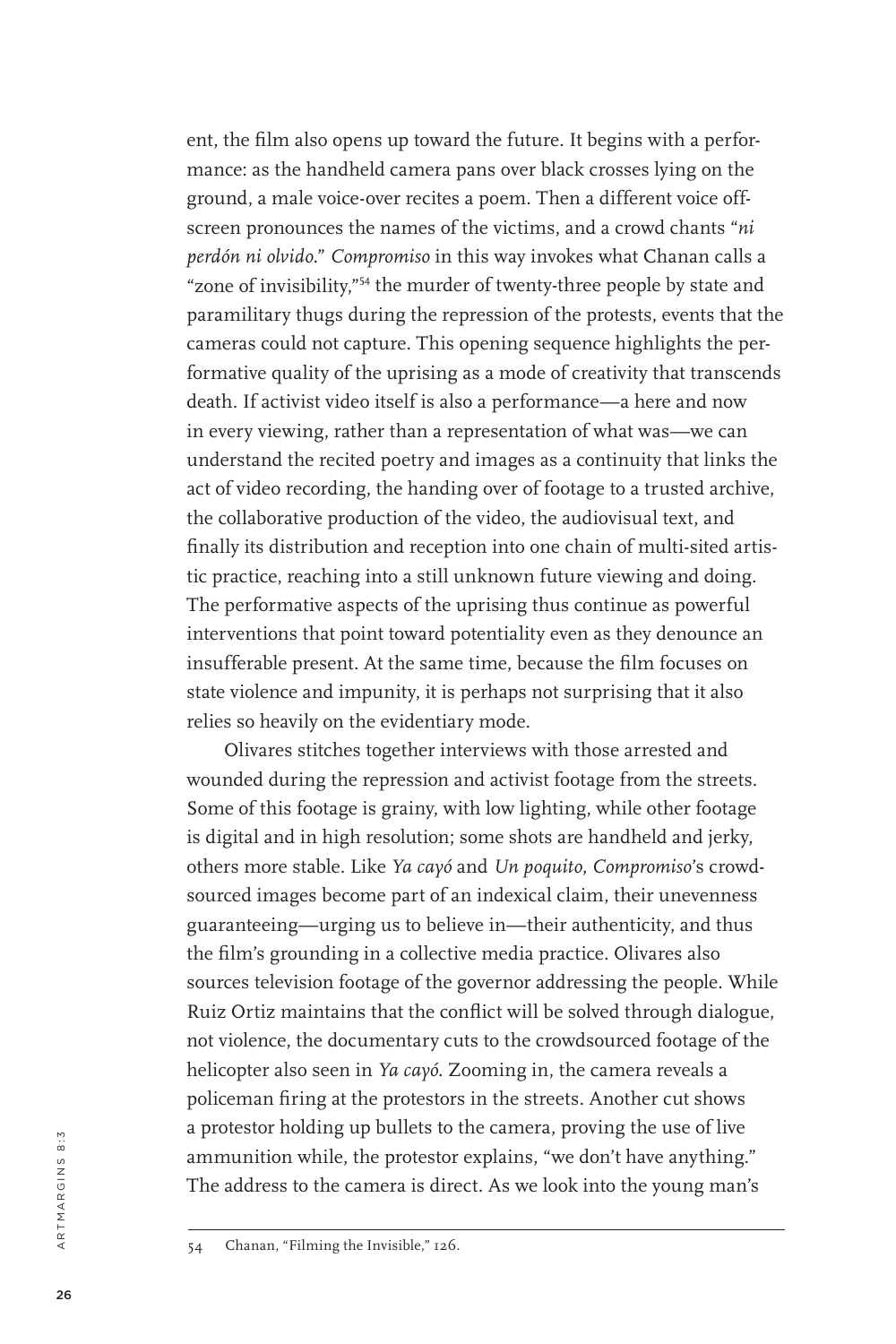eyes, we share his distress and outrage, both over the violence and over the governor's lying on television. This stark appeal to the evidentiary mode is not so much undermined as it is complemented by digitally altered footage of the helicopter, which suddenly appears to fall from the sky. Like the noticeable cut in a long shot, this moment suspends the video's evidentiary claim, altering our relation with the indexical. Instead of an audiovisual fantasy of a past moment made present, or the promise of unguarded contingency and newness, the digitally altered shot reminds us of video's artifice and at once opens up toward the future, to what could be. Like the chant "*ya cayó*," this sequence envisions, if briefly, another reality.

Through on-screen commentary, *Compromiso*, like *Un poquito*, highlights the profilmic, performative aspects of protest in Oaxaca more consistently than post-production experimentalism. Several wellknown activists interviewed for the film strive to fill in what the camera cannot show: the movement from the outset exhibits a tendency to create and go beyond the existing order all together. About eleven minutes into the video, a speaker explains that the call for the governor's resignation is also the call for a new kind of democracy. Graffiti on a bed sheet demands the fall of the Partido Revolucionario Institucional (still in power in Oaxaca in 2006), and the film cuts to footage of a small hot-air balloon with the spray-painted words "fascists" floating toward the sky. While Flavio Sosa Villavicencio (New Left of Oaxaca) asserts that "the people see him [the governor] as a symbol of the already antiquated and want to dispose of him," Marcos Leyva Madrid (EDUCA/ Alternative Education Services) insists, "It's not just that we want him to leave, or resign, or that we don't like him or that he has certain attitudes. Rather, what is fundamentally at stake is the struggle and transformation of the Oaxacan political system." The commentaries assure that we read performance and video together as part of this "struggle and transformation," as an ongoing process, a verb rather than a noun, even though this film, too, is subject to Sergio de Castro's critique of talking heads.

During *Compromiso*'s closing sequence, the band Bazookeros performs the rap chronicle "25 de noviembre," concluding that the teacher's *plantón* has been replaced by a federal police *plantón*. In the face of murder and rampant human rights abuses, *Compromiso*'s forceful denunciation of impunity through audiovisual "evidence" appeals to the rules of an existing legal system, but also indicts this system as